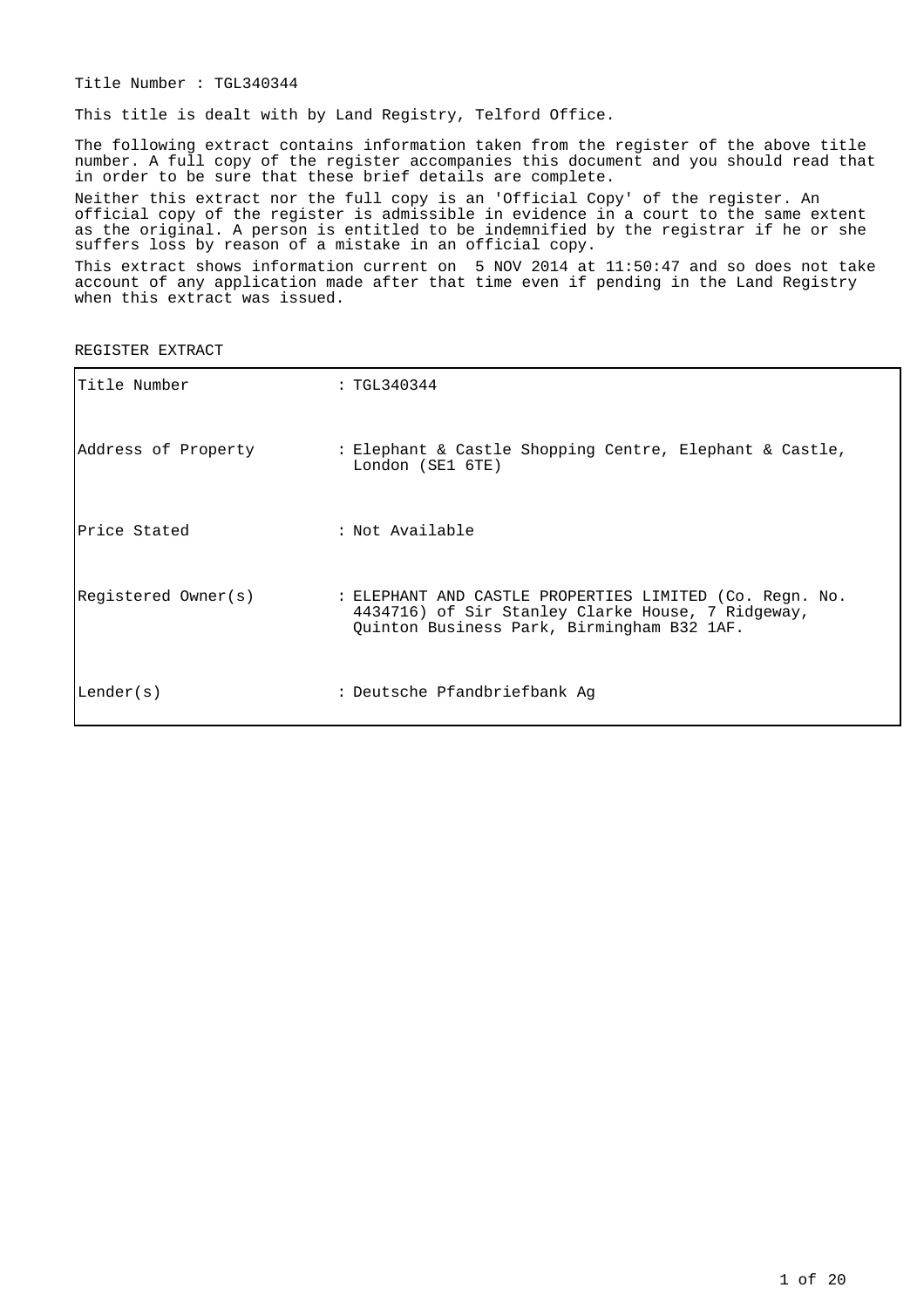This is a copy of the register of the title number set out immediately below, showing the entries in the register on 5 NOV 2014 at 11:50:47. This copy does not take account of any application made after that time even if still pending in the Land Registry when this copy was issued.

This copy is not an 'Official Copy' of the register. An official copy of the register is admissible in evidence in a court to the same extent as the original. A person is entitled to be indemnified by the registrar if he or she suffers loss by reason of a mistake in an official copy. If you want to obtain an official copy, the Land Registry web site explains how to do this.

# A: Property Register

This register describes the land and estate comprised in the title. Except as mentioned below, the title includes any legal easements granted by the registered lease but is subject to any rights that it reserves, so far as those easements and rights exist and benefit or affect the registered land.

SOUTHWARK

1 (13.12.2010) The Leasehold land shown edged with red on the plan of the above title filed at the Registry and being Elephant & Castle Shopping Centre, Elephant & Castle, London (SE1 6TE).

NOTE 1: As to the part cross-hatched brown on the title plan the subsoil or under-surface thereof below a level of fourteen feet below Newlyn Ordnance Datum and any part of London Underground Limited's ventilation shaft of works on or in such land is not included in the title.

NOTE 2: As to the part hatched brown on the title plan the airspace and building thereover is included but the subsoil or undersurface thereof below a level of twenty four feet below Newlyn Ordnance Datum is not included in the title.

NOTE 3: As to the part hatched blue on the title plan only the airspace above a height of 1.42 feet above Newlyn Ordnance Datum level is included in the title.

NOTE 4: As to the part tinted brown on the title plan the subsoil which is below 1.1 feet above Newlyn Ordnance Datum to a depth of 10.4 feet above Newlyn Ordnance Datum is not included in the title.

NOTE 5: As to the part tinted mauve on the title plan only the airspace occupied by that portion of the emergency staircase shaft above a level of 2.28 feet Newlyn Ordnance Datum is included in the title.

NOTE 6: The Railway Platform overhanging parts of those areas tinted blue and tinted pink on Supplementary Plan 2 to the title plan, the staircase leading to it and the stanchions supporting it are not included in the title.

NOTE 7: The entirety of the retaining walls situated between the points A, B, C, D, E, F, G and H on the title plan are excluded from the title.

NOTE 8: The passage 37 feet 0 inches below the surface shown on Enlargement No. 1 on the title plan within that part edged and numbered 3 in blue on the title plan and under the former site of Walworth Road is not included in the title.

NOTE 9: The land tinted green on the title plan is not included in the title.

2 (13.12.2010) The Transfer dated 28 November 1962 referred to in the Charges Register contains the following exceptions and reservations:-

"EXCEPT AND RESERVING unto the Commission the subsoil or undersurface of the parts of the property coloured yellow on the said plan below a depth of seventy feet from street level and the railways the tunnels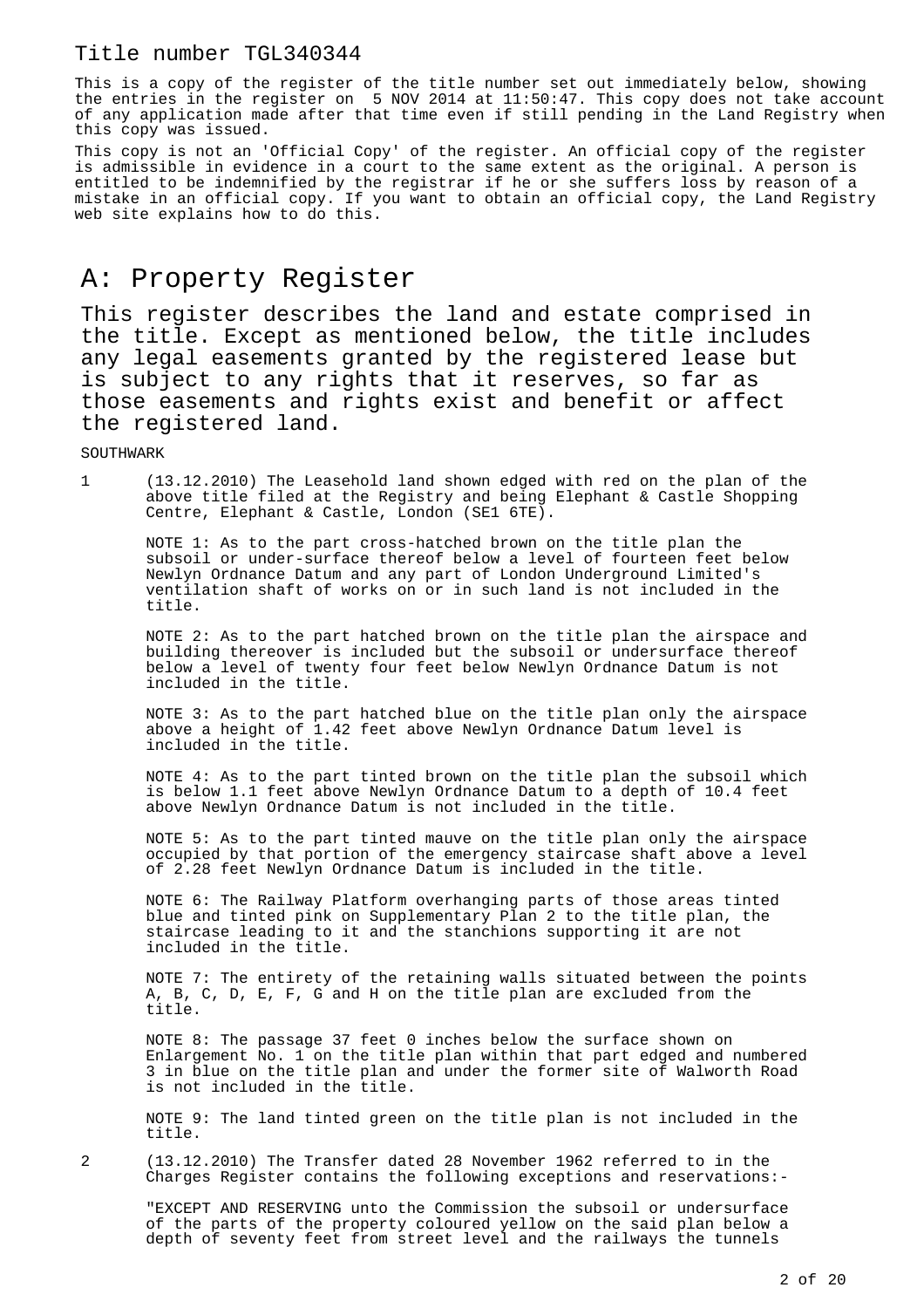### A: Property Register continued

covered ways retaining walls girders girdering arches stanchions foundations sewers drains and other works of the Commission situate under such parts of the property."

NOTE: The land coloured yellow on plan referred to above is tinted yellow on the title plan.

3 (13.12.2010) The land hatched mauve on the title plan is expressed to have the benefit of but is subject to the rights granted by a Deed dated 16 March 1982 made between (1) The Greater London Council and (2) EMI Cinema Properties Limited.

NOTE: Original filed under 151015.

4 (13.12.2010) The land tinted blue and tinted pink on the supplementary plan 2 to the title plan has the benefit of the following rights granted by the Conveyance dated 24 July 1986 referred to in the Charges Register:-

"The right from time to time for themselves their servants agents and workmen with or without tools and appliances to enter on to the Board's land to maintain and reconstruct an extension to the said wall constructed on the Board's land also coloured red on the said plan and lying between the points marked A-B thereon (hereinafter called "the wall extension") PROVIDED THAT they shall give prior notice to and make arrangements with the Board's Regional Civil Engineer (Southern Region) before exercising such right."

NOTE: The wall referred to above is included in the title between the points lettered B and C on Supplementary Plan 2 to the title plan. Points A and B on the Conveyance plan are similary shown on Supplementary Plan 2 to the title plan.

5 (13.12.2010) The Conveyance dated 24 July 1986 referred to above contains the following provision:-

THERE are not included in the Conveyance

(i) any mines or minerals under the property or any right of support from any such mines or minerals whatsoever

(ii) any easement or right of light air or support or other easement or right which would restrict or interfere with the free use by the Board or any person deriving title under them for building or any other purpose of any adjoining or neighbouring land of the Board (whether intended to be retained or to be sold by them) except easements of support to the buildings now erected on the lands hereby conveyed which are granted so far as the Board have power to grant the same."

NOTE: The mines and minerals referred to are not included in this title.

6 (13.12.2010) The land edged brown on the title plan has the benefit of and is subject to the mutual rights granted by a Deed of Grant dated 24 July 1986 made between (1) British Railways Board (2) William Willett (Elephant & Castle) Limited relating to the link footbridge between the shopping centre erected on the land in this title and the Elephant & Castle Railway Station.

NOTE: Copy filed under SGL473011.

7 (13.12.2010) The Transfer dated 24 July 1986 referred to in the Charges Register contains the following exceptions and reservations:-

"Except and Reserving unto the Company the tunnels covered ways retained walls girders girdering arches stanchions foundations sewers drains and other works of the Company situate under those parts of the lands verged blue and mauve delineated on the said plan and thereon coloured yellow hatched black."

NOTE: The land coloured yellow is similarly shown on Supplementary Plan 1 to the title plan. The yellow hatched black is shown as yellow hatched brown on Supplementary Plan 1 to the title plan. The tunnels and other works referred to are not included in the title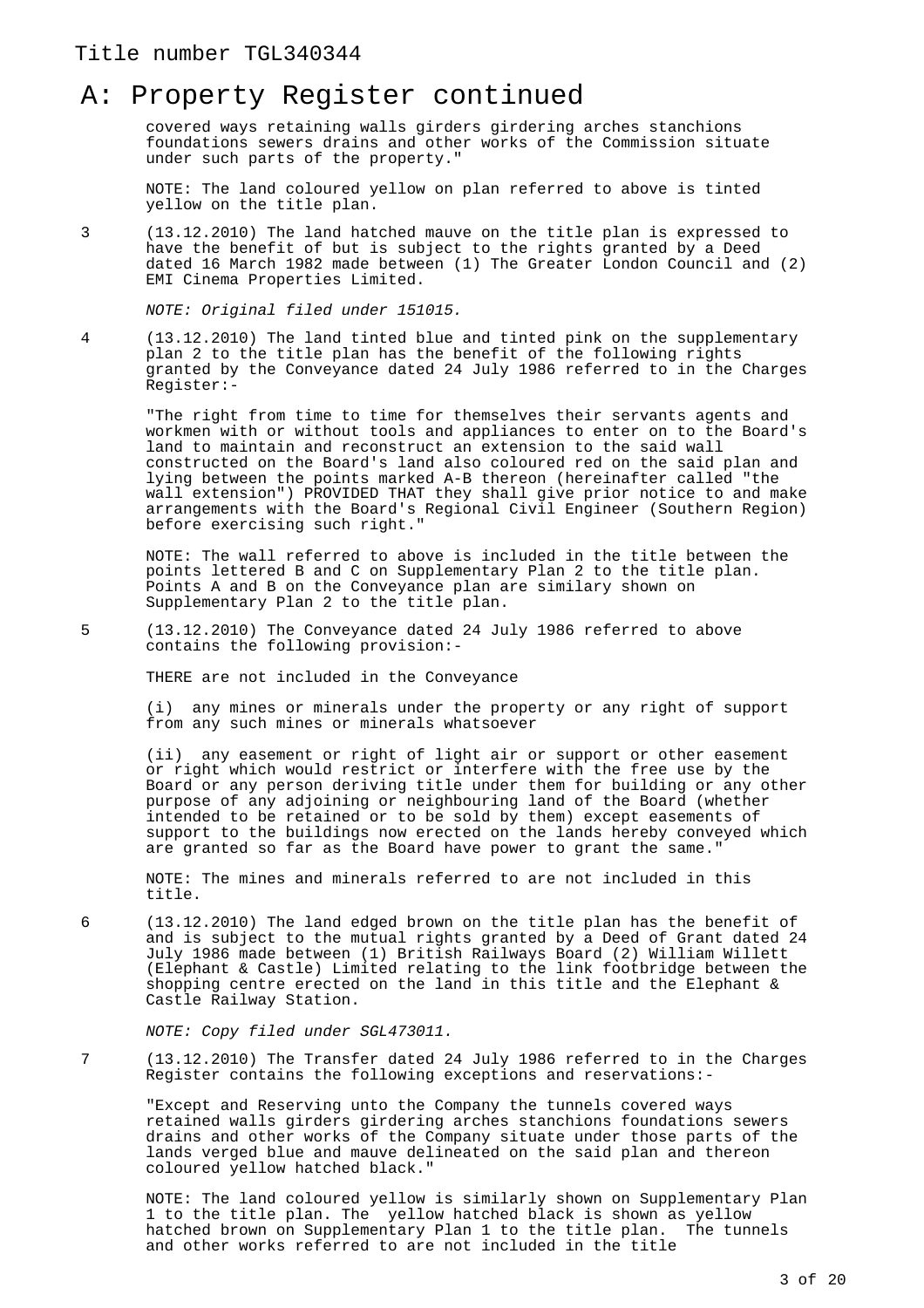## A: Property Register continued

8 (13.12.2010) The Transfer dated 24 July 1986 referred to above contains the following provision:-

"There is not included in this Transfer any easement or right of light or air or other easement or right which would restrict or interfere with the free use by the Company or any person deriving title under them for building or any other purpose of any adjoining or neighbouring land of the Company (whether intended to be retained or to be sold by them) except easements of support to the buildings now being erected on the said land verged blue and mauve."

NOTE: The land verged blue and mauve referred to is tinted pink on Supplementary Plan 2 and edged blue on Supplementary Plan 1 to the title plan.

9 (13.12.2010) A Transfer of the freehold estate in the land tinted mauve and numbered 1 to 17 (inclusive) in blue on the title plan dated 24 July 1986 made between (1) London Residuary Body (Transferor) (2) William Willett (Elephant & Castle) Limited (Transferee) contains the following provision:-

"IT IS HEREBY DECLARED that the Transfer shall not be deemed to include and shall not operate to convey or transfer any ways watercourses sewers drains lights liberties privileges easements rights or advantages whatsoever in through over or upon any other land or property of the Transferor adjoining or near to the property hereby conveyed."

10 (13.12.2010) The freehold estate in the land hatched brown, hatched blue and cross-hatched brown on the title plan has the benefit of and is subject to rights contained in a Transfer dated 24 July 1986 made between (1) London Underground Limited and (2) William Willett (Elephant and Castle) Limited.

NOTE: No copy is retained at the Land Registy.

|         | $(13.12.2010)$ Short particulars of the lease(s) (or under-lease(s)) |
|---------|----------------------------------------------------------------------|
|         | under which the land is held:                                        |
| Date    | : 18 November 2010                                                   |
| Term    | : From 18 November 2010 to 25 September 2087                         |
| Parties | : (1) KPI III Sarl                                                   |
|         | (2) Key Property Investments (Number Five) Limited                   |
|         |                                                                      |

- 12 (13.12.2010) The Lease prohibits or restricts alienation.
- 13 (13.12.2010) Parts of the land tinted pink and tinted yellow on the title plan are subject to easements and rights in perpetuity of the London Transport Board relating to underground tunnels and works and there are excepted from this registration the space occupied by such tunnels and works and the subsoil excavated in the construction thereof.
- 14 (13.12.2010) The registrar has not seen any consent to the grant of this lease that the superior leases out of which part of it was granted may have required.
- 15 (13.12.2010) The landlord's title is registered.
- 16 (03.05.2012) By a Deed dated 17 April 2012 made between (1) KPI III SARL and (2) Key Property Investments (Number Five) Limited the terms of the registered lease were varied.

NOTE 1: Copy Deed filed.

NOTE 2: The proprietor of the registered charge dated 2 April 2012 of the landlords title numbers SGL473011, 360618, 190861, 358989, 151015, SGL473015 and SGL473016 was not a party to the deed nor was evidence of its consent to the deed produced to the registrar.

NOTE 3: The proprietor of the registered charge dated 2 April 2012 of the tenants title number TGL340344 was not a party to the deed nor was evidence of its consent to the deed produced to the registrar.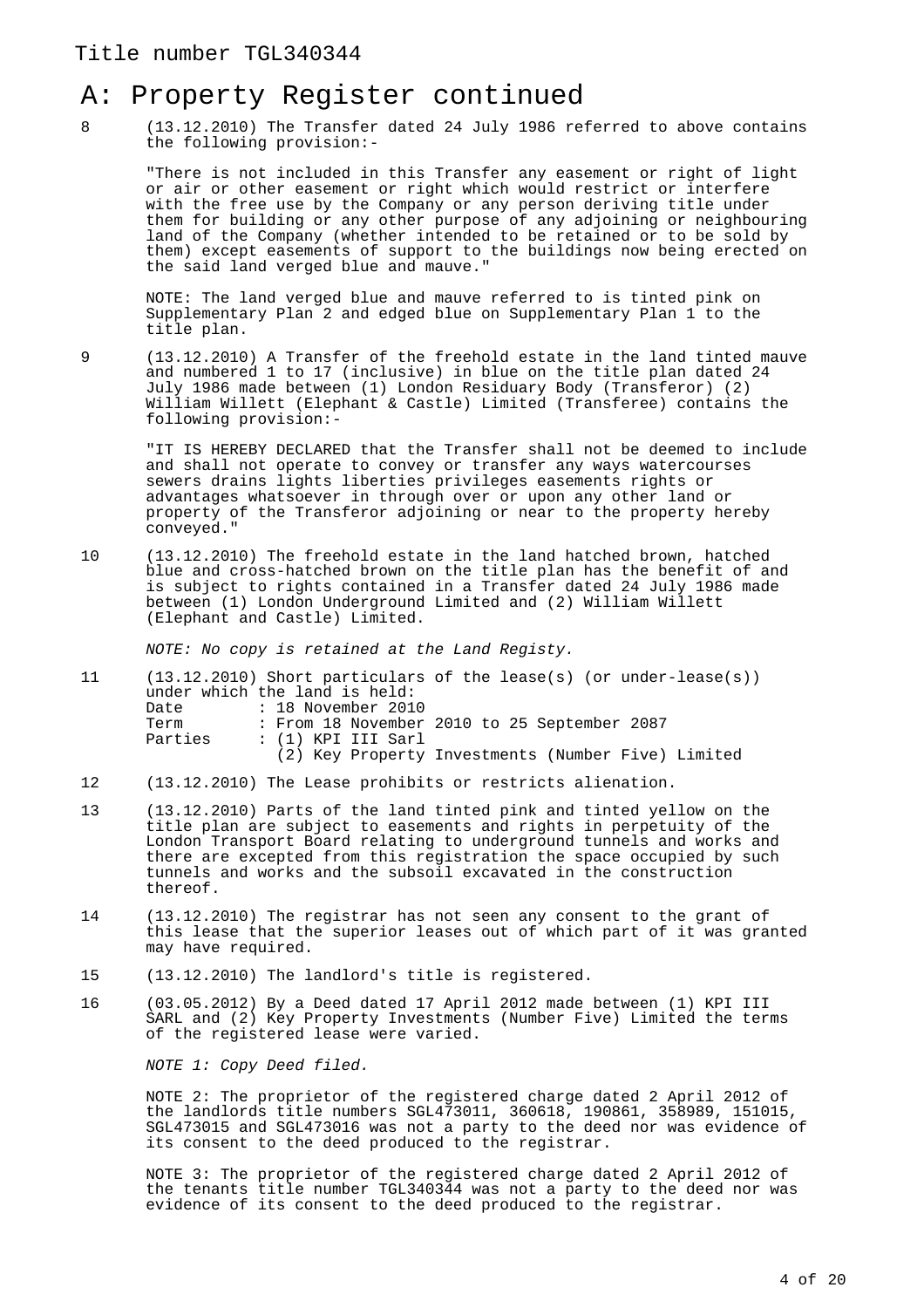## B: Proprietorship Register

This register specifies the class of title and identifies the owner. It contains any entries that affect the right of disposal.

#### Title absolute

- 1 (13.12.2010) PROPRIETOR: ELEPHANT AND CASTLE PROPERTIES LIMITED (Co. Regn. No. 4434716) of Sir Stanley Clarke House, 7 Ridgeway, Quinton Business Park, Birmingham B32 1AF.
- 2 (28.05.2014) RESTRICTION: No disposition of the registered estate by the proprietor of the registered estate is to be registered without a written consent signed by the proprietor for the time being of the Charge dated 11 April 2014 in favour of Deutsche Pfandbriefbank AG referred to in the Charges Register or their conveyancer.

### C: Charges Register

This register contains any charges and other matters that affect the land.

- 1 (13.12.2010) The land is subject to the rights reserved by the registered lease.
- 2 (13.12.2010) A Conveyance of the freehold estate in the land edged and numbered 1 and 2 in blue on the title plan and other land dated 20 February 1868 made between (1) The London Chatham and Dover Railway Company (Company) and (2) Jacob Mathias contains covenants details of which are set out in the schedule of restrictive covenants hereto.
- 3 (13.12.2010) The land edged and numbered 1 and 2 in blue on the title plan is subject to the following rights reserved by the Conveyance dated 20 February 1868 referred to above:-

"Except and always reserved unto the said Company their successors and assigns full and free right of roadway and passage and liberty or ingress egress and regress for them respectively and for their respective agents Engineers servants and workmen from time to time at all times hereafter to enter pass and repass into over and upon so much and such part of the said piece of land coloured yellow upon the said plan as lies within ten feet of the Roadway or Viaduct of the Railway to view and examine the state and condition of the Viaduct under the said Railway and to rebuild alter and repair the same and to make do and execute all such repairs and works for the maintenance and proper working of the Viaduct and Railway of the said Company as the same Company their successors and assigns may think proper and to bring fetch carry and make all the things and materials necessary and proper for such buildings repairs and alterations the said Company their successors and assigns doing as little damage as possible to the said Jacob Mathias his heirs and assigns and the premises which may be so entered upon as aforesaid and making fair compensation for any damage that may be done by them their workmen or servants."

NOTE: The land coloured yellow referred to is edged and numbered 1 in blue on the title plan.

- 4 (13.12.2010) A Conveyance of the freehold estate in the land edged and numbered 5 in blue on the title plan dated 22 February 1868 made between (1) The London Chatham and Dover Railway Company (Vendor) and (2) James Paddon (Purchaser) contains covenants details of which are set out in the schedule of restrictive covenants hereto.
- 5 (13.12.2010) A Conveyance of the freehold estate in the land edged and numbered 4 in blue on the title plan dated 26 August 1874 and made between (1) John House and (2) Maria Judd and others contains covenants and provisions.

NOTE: No particulars filed.

6 (13.12.2010) A Conveyance of the freehold estate in the land hatched mauve on the title plan dated 23 March 1908 made between (1) Henry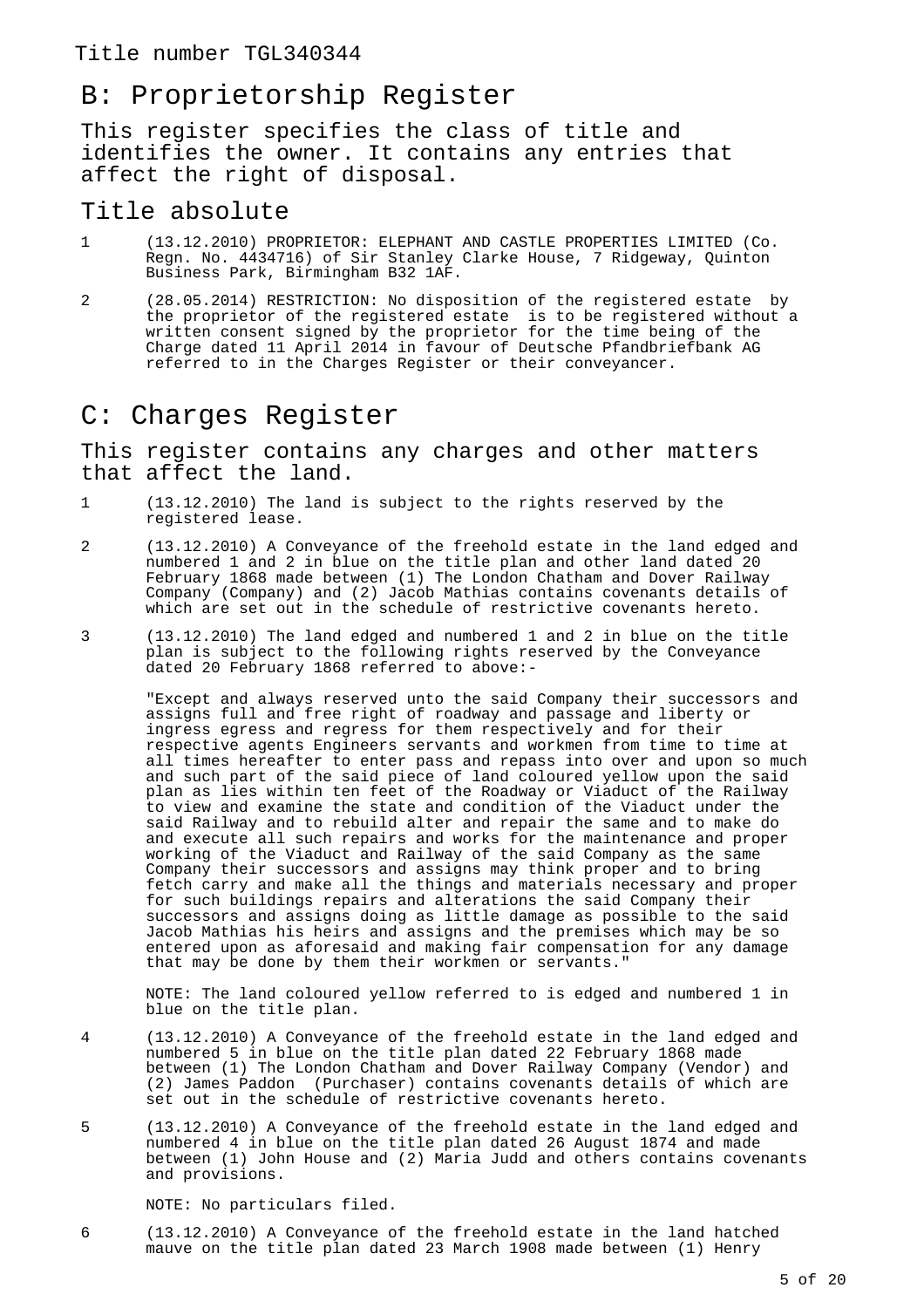### C: Charges Register continued

Vassall D'Esterre (Vendor) and (2) Charles Barnard (Purchaser) contains the exceptions and reservations a copy of which is set out below:-

"Except and always reserved unto the Vendor and the Ecclesiastical Commissioners for England and the London Chatham and Dover Railway Company respectively their respective successors and assigns but as to the said Commissioners their successors and assigns only until they shall have Conveyed to the said Company their resersionary estate and interest in the site of the railway and arches adjoining the hereditaments intended to be hereby conveyed full and free right of roadway and passage and liberty of ingress and regress for each of them respectively and for their respective agents engineers servants and workmen from time to time and at all times hereafter to enter pass and repass into over and upon so much and such part of the said piece of land and premises hereinbefore expressed and intended to be hereby conveyed as lies within ten feet of the roadway or viaduct of the said railway to view and examine the state and condition of the viaduct and arches under the said railway and to rebuild alter and repair the same and to make do and execute all such buildings repairs and works for the maintenance and proper working of the viaduct and railway of the said Company as the said Commissioners and the said Company respectively their respective successors and assigns may think proper and to bring fetch carry and make all the things and materials necessary and proper for such buildings repairs and alterations the said Commissioners and the said Company respectively their respective successors and assigns doing as little damage as possible to the Purchaser his heirs and assigns and the premises which may be so entered upon as aforesaid and making fair compensation for any unavoidable damage that may be done by them respectively And also excepting and reserving unto the Vendor full right and liberty at all times and for all purposes in addition to the above to pass and repass over and upon so much of the said land as lies between ten feet of the roadway or viaduct and arches under the said railway for the purpose of the proper use and full enjoyment of the arches belonging to him under the said railway."

The said Conveyance also contains the following covenant -

"And the Purchaser doth hereby covenant with the Vendor that he the Purchaser will not at any time hereafter obstruct or hinder the right of roadway or passage or any of the liberties or easements hereinbefore expressed or reserved or erect any building of any kind whatsoever within ten feet of the roadway or viaduct of the railway of the said Company without the permission of the Vendor and the General Manager for the time being of the Company their successors and assigns first had and obtained."

7 (13.12.2010) A Deed dated 22 June 1927 affecting the land edged and numbered 1 and 2 in blue on the title plan and made between (1) Victor Joseph Smith, Marguerite Mary Smith and Reginald Stowell Smith (2) the Southern Railway Company and (3) Alfred James Gibbs relates to the erection, user and maintenance on part of the land of a column to support part of a platform.

NOTE: Copy filed under 341789.

8 (13.12.2010) A Deed affecting the land hatched mauve and the land edged and numbered 1 in yellow on the title plan dated 22 July 1932 made between (1) William Ray Charles James Ray and (2) Elephant & Castle Theatre Limited relates to rights of light and air.

NOTE: Copy filed under 342218.

9 (13.12.2010) A Deed affecting the land hatched mauve and the land edged and numbered 1 in yellow on the title plan dated 28 July 1932 made between (1) Abbondio Parravicini and (2) Elephant and Castle Theatre Limited relates to rights of light and air.

NOTE: Copy filed under 151015.

10 (13.12.2010) Such part of the land edged in brown on the title plan as is affected thereby is subject to the provisions of (A) an Agreement dated 13 October 1932 made between (1) Elephant and Castle Theatre Limited and (2) The London (Elephant and Castle) Repository Limited and (B) an Agreement dated 5 May 1933 made between (1) The Ecclesiastical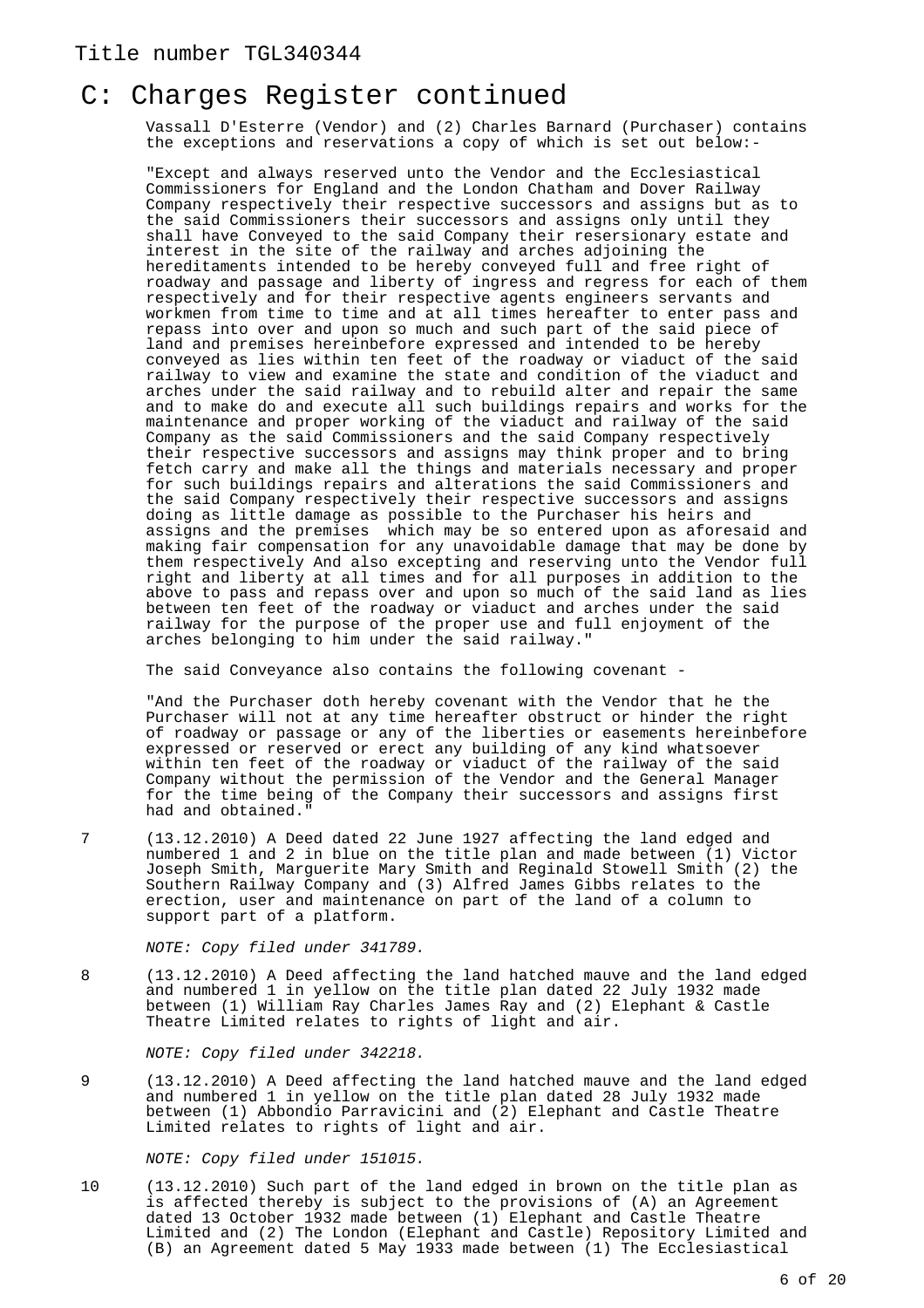Commissioners for England and (2) Elephant & Castle Theatre Limited relating to the increase in height of the Elephant & Castle Theatre so far as the same are subsisting and capable of being enforced.

NOTE: Copies filed under LN168112.

11 (13.12.2010) Agreement affecting the land hatched mauve on the title plan dated 5 May 1933 made between The Ecclesiastical Commissioners for England and Elephant & Castle Theatre Limited as to window openings.

NOTE: Copy filed under 151015.

- 12 (13.12.2010) A Transfer of the freehold estate in the land edged and numbered 1, 2 and 6 in blue on the title plan dated 10 March 1936 made between (1) Alfred James Gibbs (Vendor) and (2) Abraham Duboff (Purchaser) contains covenants details of which are set out in the schedule of restrictive covenants hereto.
- 13 (13.12.2010) A Transfer of the freehold estate in the land edged and numbered 7 in blue on the title plan dated 6 August 1937 made between (1) Joseph L Collier (London) Limited (Vendor) and (2) Abraham Duboff (Purchaser) contains covenants details of which are set out in the schedule of restrictive covenants hereto.
- 14 (13.12.2010) A Transfer of the freehold estate in the land land edged and numbered 7, 9 and 10 in blue on the title plan dated 28 November 1962 made between (1) The British Transport Commission and (2) The London County Council contains covenants details of which are set out in the schedule of restrictive covenants hereto.
- 15 (13.12.2010) A Transfer of the freehold estate in the land edged and numbered 7, 9 and 10 in blue on the title plan dated 28 November 1962 made between (1) The British Transport Commission and (2) The London County Council contains covenants details of which are set out in the schedule of restrictive covenants hereto.
- 16 (13.12.2010) The land edged and numbered 7, 9 and 10 in blue on the title plan is subject to the following rights reserved by the Transfer dated 28 November 1962 referred to above:-

"EXCEPT AND RESERVING as mentioned in Clause 2 hereof TO HOLD the same unto the Council in fee simple

2. THERE are reserved to the Commission

(i) the right at any time to erect or suffer to be erected any buildings or other erections and to alter any building or other erection now standing or hereafter to be erected on any part of their adjoining or neighbouring land in such a manner as to obstruct or interfere with the passage of light or air to any building which is or may be erected upon the property and any access of light and air over the adjoining land of the Commission shall be deemed to be enjoyed by the licence or consent of the Commission and not as of right

(ii) the right of support from the property for the adjoining property of the Commission

(ii) the right to have maintain repair cleanse use reconstruct alter and remove any drains pipes wires cables and works on over or under the property now used for the benefit of the adjoining property of the Commission

(iv) full right and liberty for the Commission and their successors in title with or without workmen at all reasonable times to enter upon the property for the purpose of exercising the right reserved by paragraph (v) of this sub-clause

(v) full right and liberty for the Commissionand their successors in title with or without workmen at all reasonable times to enter upon the property for the purpose of maintaining repairing renewing reinstating altering or amending any fences walls railway banks abutment or retaining walls bridges and other works of the Commission on their adjoining or neighbouring land the Commission making good any damage occasioned by the exercise of the rights of entry reserved by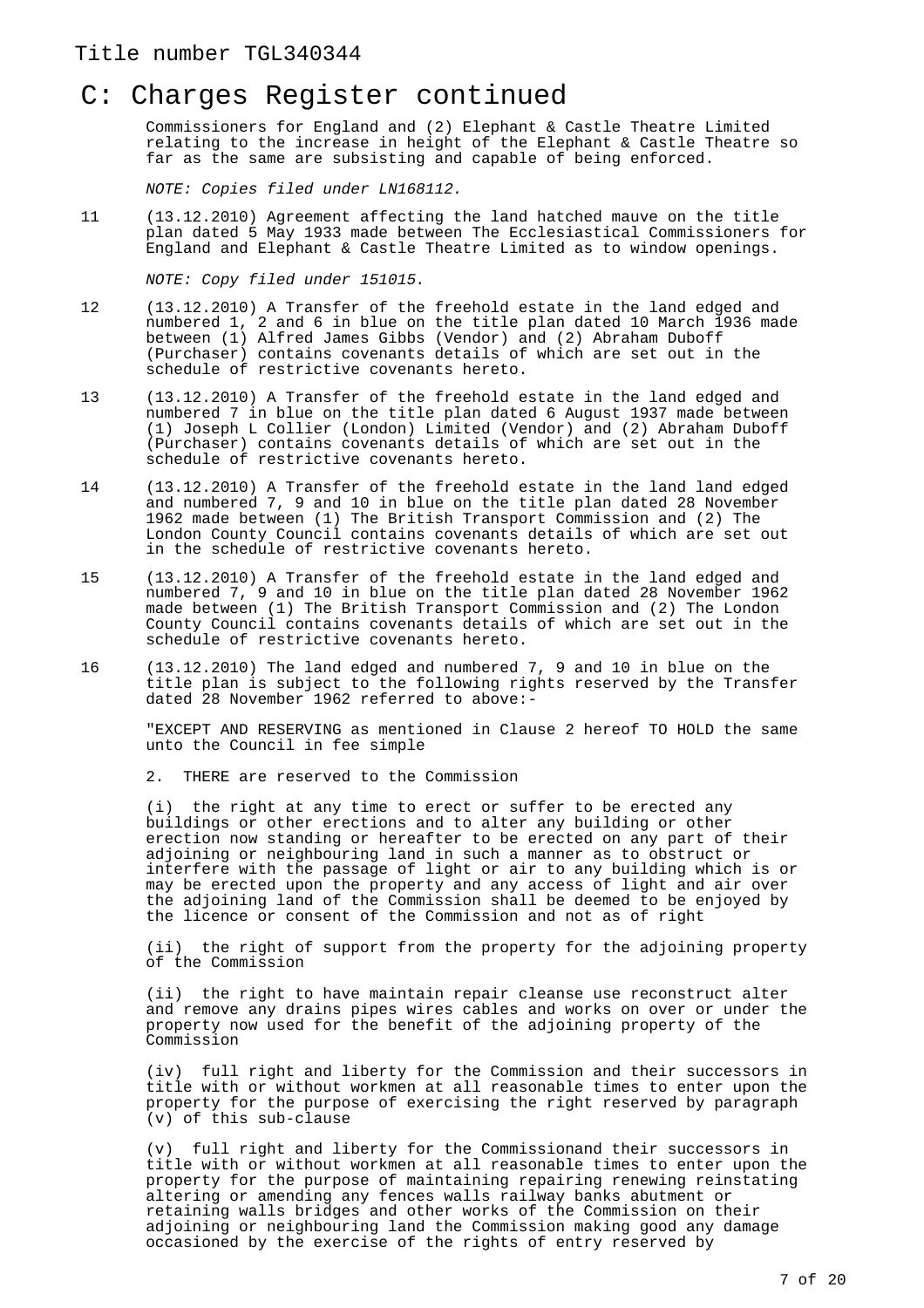### C: Charges Register continued

paragraphs (iv) and (v) of this sub-clause."

17 (13.12.2010) The land tinted mauve on the title plan is subject to the following rights reserved by a Deed of Exchange dated 14 October 1969 made between (1) The London Transport Board (Board) and (2) The Greater London Council (Council):-

"Except and Reserving to the Board full right and liberty for the Board and their successors in title with or without workmen at any time or times when it shall in the opinion of the Board or their Engineer for the time being be necessary for the purpose of renewing or repairing their railway or works upon given (except in cases of emergency) to the Council or its successors in title not less than one calendar month's notice in writing of their intention in that behalf to enter upon the surface of the pavement or footway laid or to be laid over or in such air space and to break open such pavement or footway for the purpose of gaining access to the said shaft for the purpose of carrying out repairs thereto the Board making good all damage caused to the said pavement or footway or the adjoining property of the Council."

- 18 (13.12.2010) A Conveyance of the freehold estate in the land tinted blue and tinted pink on supplementary plan 2 to the title plan dated 24 July 1986 made between (1) British Railway Board (Board) and (2) William Willett (Elephant and Castle) Limited (WW) contains covenants details of which are set out in the schedule of restrictive covenants hereto.
- 19 (13.12.2010) The land tinted blue and tinted pink on supplementary plan 2 to the title plan is subject to the following rights reserved by the Conveyance dated 24 July 1986 referred to above:-

"There are reserved to the Board

(i) the right to retain and use their existing platform which overhangs the property and the staircase leading thereto and the stanchions supporting such platform

(ii) the right at any time to erect or suffer to be erected any buildings or other erections and to alter any building or other erection now standing or hereafter to be erected on any part of their adjoining or neighbouring land in such manner as to obstruct or interfere with the passage of light or air to any building which is or may be erected upon the property and any access of light and air over the adjoining land of the Board shall be deemed to be enjoyed by the licence or consent of the Board and not as of right

(iii) the right of support from the property for the adjoining property of the Board and in particular the right to have the stanchions supporting the Board's said platform supported by the projections from the said wall

(iv) the right to have maintain repair cleanse use reconstruct alter and remove any drains pipes wires cables and works on over or under the property now used for the benefit of the adjoining property of the Board

(v) full right liberty for the Board and their successors in title with or without workmen at all reasonable times to enter upon the property for the purpose of exercising the right reserved by paragraph (iv) of this sub-clause

(vi) full right and liberty for the Board and their successors in title with or without workmen at all reasonable times to enter upon the property for the purpose of maintaining repairing renewing reinstating altering or amending any fences walls railway banks abutment or retaining walls bridges and other works of the Board on their adjoining or neighbouring land

(vii) a right to place cables pipes or other similar apparatus upon the top of or on the face of the said wall and to attach the said cables pipes or other apparatus to the said wall

(viii) a right to place and maintain such stanchions upon the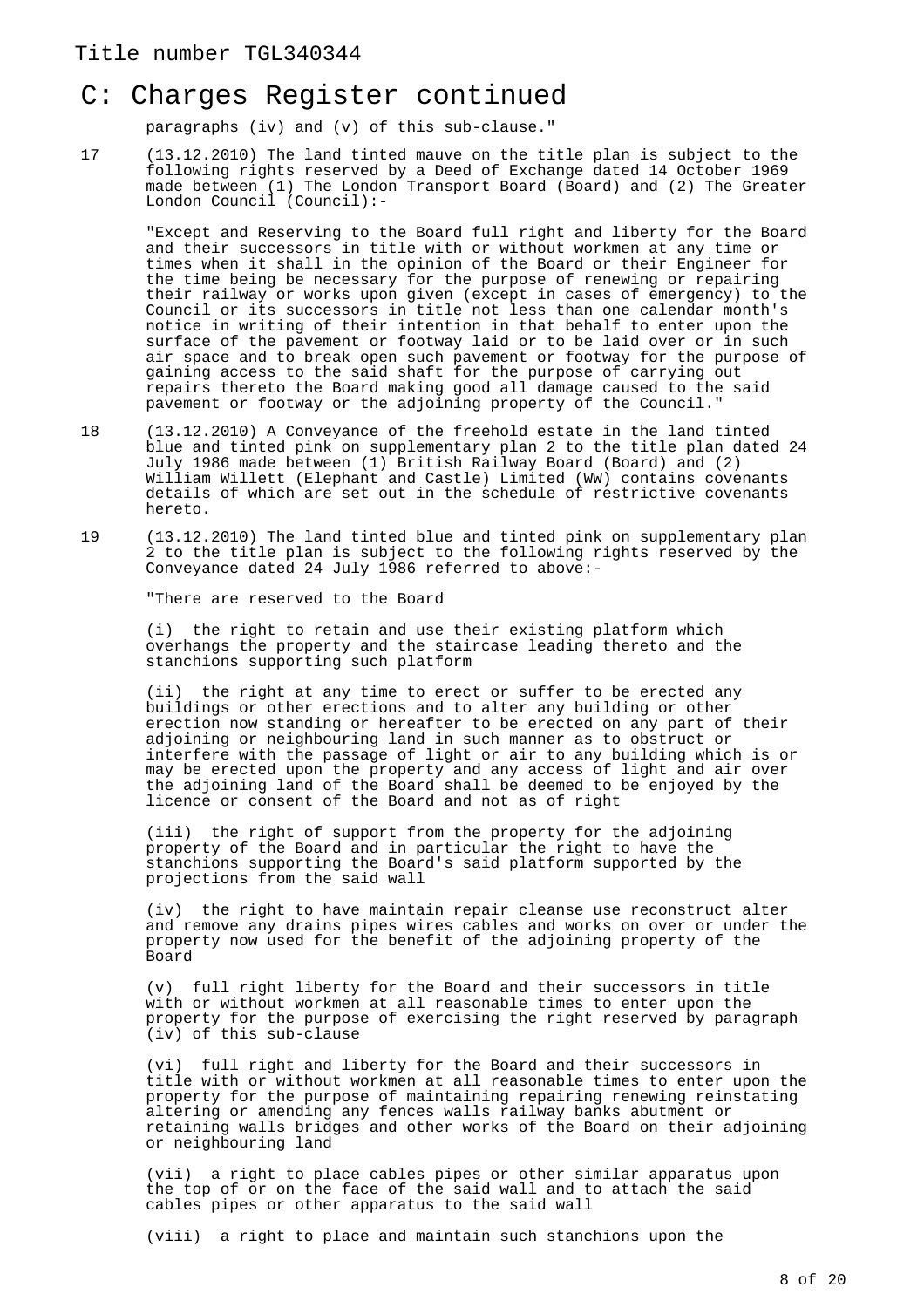projections from the said wall as they may think fit for the support of the platform of their station in substitution for the stanchions which are now erected upon the property in accordance with plans first submitted to WW for approval (such approval not to be unreasonably withheld) the Board making good damage to the property occasioned by the exercise of the rights reserved by paragraph (iii) (iv) (v) (vii) and (viii) of this sub-clause."

- 20 (13.12.2010) A Transfer of the freehold estate in the land edged blue on supplementary plan 1 to the title plan dated 24 July 1986 made between (1) London Underground Limited Company (2) William Willett (Elephant & Castle) Limited (WW) contains covenants details of which are set out in the schedule of restrictive covenants hereto.
- 21 (13.12.2010) The land edged blue on supplementary plan 1 on the title plan is subject to the following rights reserved by the Transfer dated 24 July 1986 referred to above:-

"There shall be reserved to the Company

(i) the right at any time to erect or suffer to be erected any buildings or other erections and to alter any buildings or other erection now standing or hereafter to be erected on any part of their adjoining or neighbouring land in such a manner as to obstruct or interfere with the passage of light or air to any building which is or may be erected upon the said land verged blue and mauve and any access of light and air over the adjoining land of the Company shall be deemed to be enjoyed by the licence or consent of the Company and not as of right

(ii) the right of support from the said land verged blue and mauve for the adjoining property of the Company

(iii) a right of way in perpetuity with or without vehicles and apparatus at all times and for all purposes connected with the adjoining property of the Company delineated on the said plan and thereon verged green ...... over those parts of the said land verged blue and mauve delineated on the said plan and thereon coloured yellow hatched black and coloured brown (but only where such colour is included within a blue or mauve verge line)."

NOTE: The land verged blue and mauve referred to is tinted pink on the Supplementary Plan 2 and edged blue on Supplementary Plan 1 to the title plan. The part verged green referred to is similarly shown on Supplementary Plan 1 to the title plan.

- 22 (13.12.2010) The parts of the land affected thereby are subject to the easements granted by the leases set out in the schedule of leases of easements hereto.
- 23 The parts of the land affected thereby are subject to the leases set out in the schedule of leases hereto. The leases grant and reserve easements as therein mentioned.

NOTE: Each lease is referenced by edging and numbering in mauve on supplementary plan 3 to the title plan unless otherwise stated in the schedule of leases.

24 (13.12.2010) The parts of the land edged brown on the title plan affected thereby are subject to the following rights granted by a Lease dated 15 July 1991 of Coronet Cinema for 125 years from 25 March 1991.

"TOGETHER WITH

1.1 So far only as the Landlord is able and entitled to grant the same as unrestricted right of way at all times with or without vehicles over the part of Ostend Place coloured brown on the plan for the purpose of access to and egress from the Demised Premises

1.2 An unrestricted right of way at all times on foot over the areas coloured blue on the plan for the purpose of;

1.2.1 Access to and egress from the Demised Premises and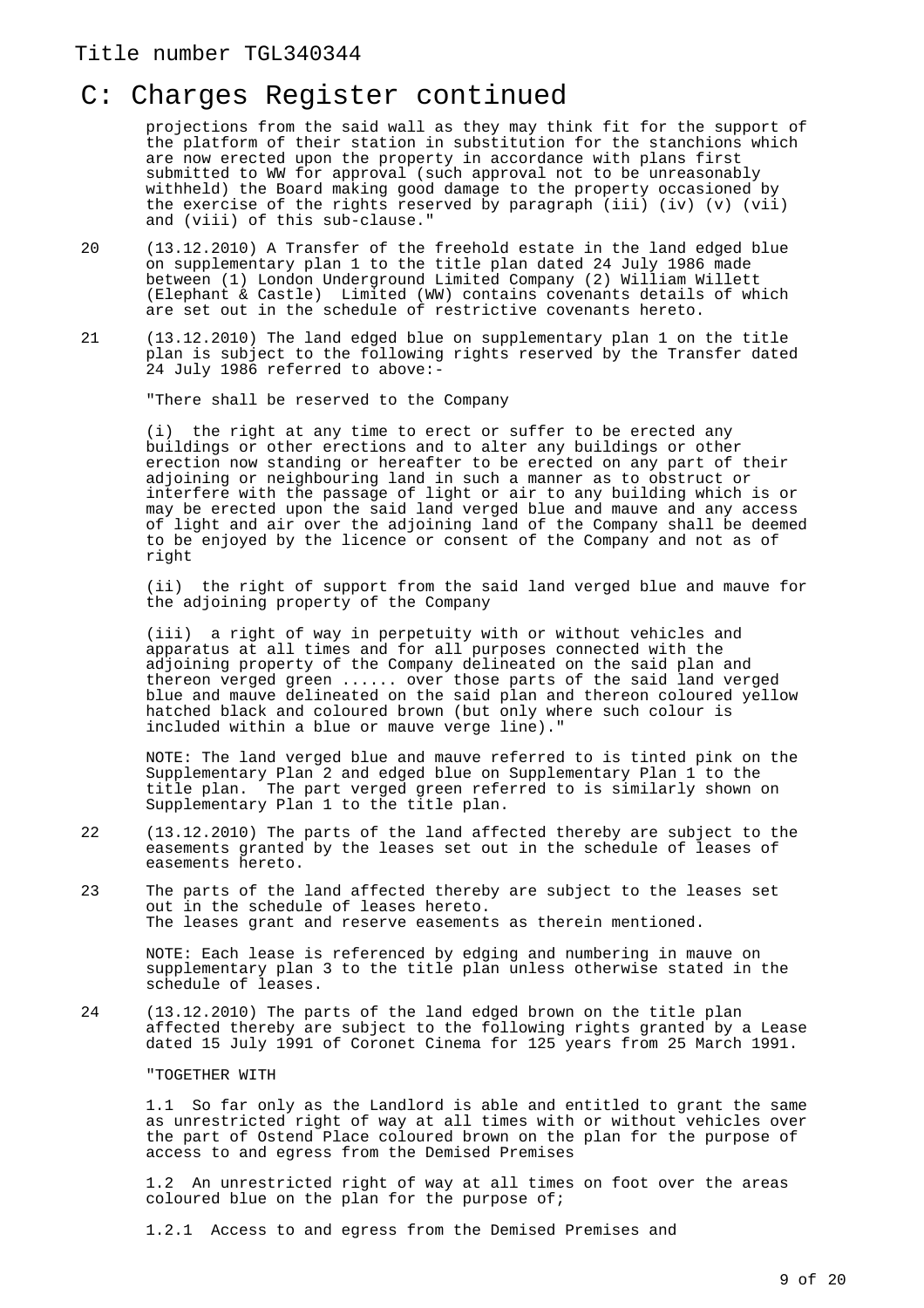1.2.1 Viewing the state or repair and repairing cleaning replacing decorating renewing or rebuilding the Demised Premises and

1.2.3 Erecting scaffolding and cradles for the purpose of repairing decorating or cleaning that part of the Demised Premises immediately adjacent to the said areas coloured blue on the plan.

NOTE: No copy of the plan referred to is held by Land Registry.

25 (13.12.2010) The parts of the land edged brown on the title plan affected thereby are subject to the following rights granted by a Lease of an electricity sub-station on the west side of the Elephant and Castle Shopping Centre dated 17 January 2000 referred to in the schedule of leases hereto:-

"TOGETHER WITH the rights for the Tenant and its contractors or agents and their respective servants and workmen at all times during the term hereby granted ("Term")

1.1 full right and liberty for the Tenant and persons authorised by them to go pass and repass at all times and for all purpose with or without vehicles over and along the land edged brown (and coloured yellow) on the Plan

1.2 full right and liberty to lay use and maintain electric lines with any conduits or pipes and other apparatus as may in the opinion of the Tenant from time to time be requisite for connecting the said transforming and other plant and apparatus with the Tenant's distributing mains in the adjacent public streets or elsewhere under the land coloured green (and yellow) ("Land") on the Plan

1.3 to take in and expel air from and over the land adjoining the ventilators shown shaded blue on the Plan

1.4 to break up the surface of the land so far as may be necessary from time to time for the purpose of laying electric lines under or over the land or of relaying repairing maintaining or removing any electric lines conduits pipes or other appurtenances so laid but so that the Tenant in exercising such rights shall not cause unnecessary damage to the land and shall restore forthwith the surface thereof to its former condition."

NOTE: Copy plan filed under SGL473011.

26 (13.12.2010) By a Deed dated 3 March 2005 made between (1) Key Property Investments (Number Five) Limited and (2) Palatial Leisure Limited the terms of the lease dated 29 September 1999 of The Bingo Club referred to in the schedule of leases hereto were varied.

NOTE: Copy Deed filed under TGL164976.

27 (13.12.2010) UNILATERAL NOTICE affecting Units T & G Seventh Floor, Hannibal House, Elephant & Castle Shopping Centre in respect of a Lease dated 10 May 2007 for 3 years from 2 May 2007 made between (1) Key Property Investments (Number Five) Limited and (2) Multiplex Constructions (UK) Limited.

NOTE: Copy filed under SGL473011.

- 28 (13.12.2010) BENEFICIARY: Multiplex Constructions (UK) Limited of Level 1, 40 Berkeley Square, London W1J 5AL and of Units T & G, Seventh Floor, Hannibal House, Elephant & Castle Shopping Centre, London SE1  $6$ TE.
- 29 (13.12.2010) UNILATERAL NOTICE Units 105 & 106 (326, 328 & 329 Lower Ground Floor), Units 69 & 70 (224/226 & 227/230 Upper Ground Floor), Plant Room at roof level (including the ventilation ducting between the plant room and Unit 79 and the four cooled condensers and equipment installed) and basement storeroom 'N' at lower basement level of the Elephant & Castle Shopping Centre London SE1 and basement storeroom 'I' on the lower basement floor of the Elephant & Castle Shopping Centre SE1 in respect of Claim for the grant of a new tenancy under Part 11 of the Landlord and Tenant Act 1954 made in the Lambeth County Court on 4 June 2007 (Claim number 7LB02561 and 7LB02562)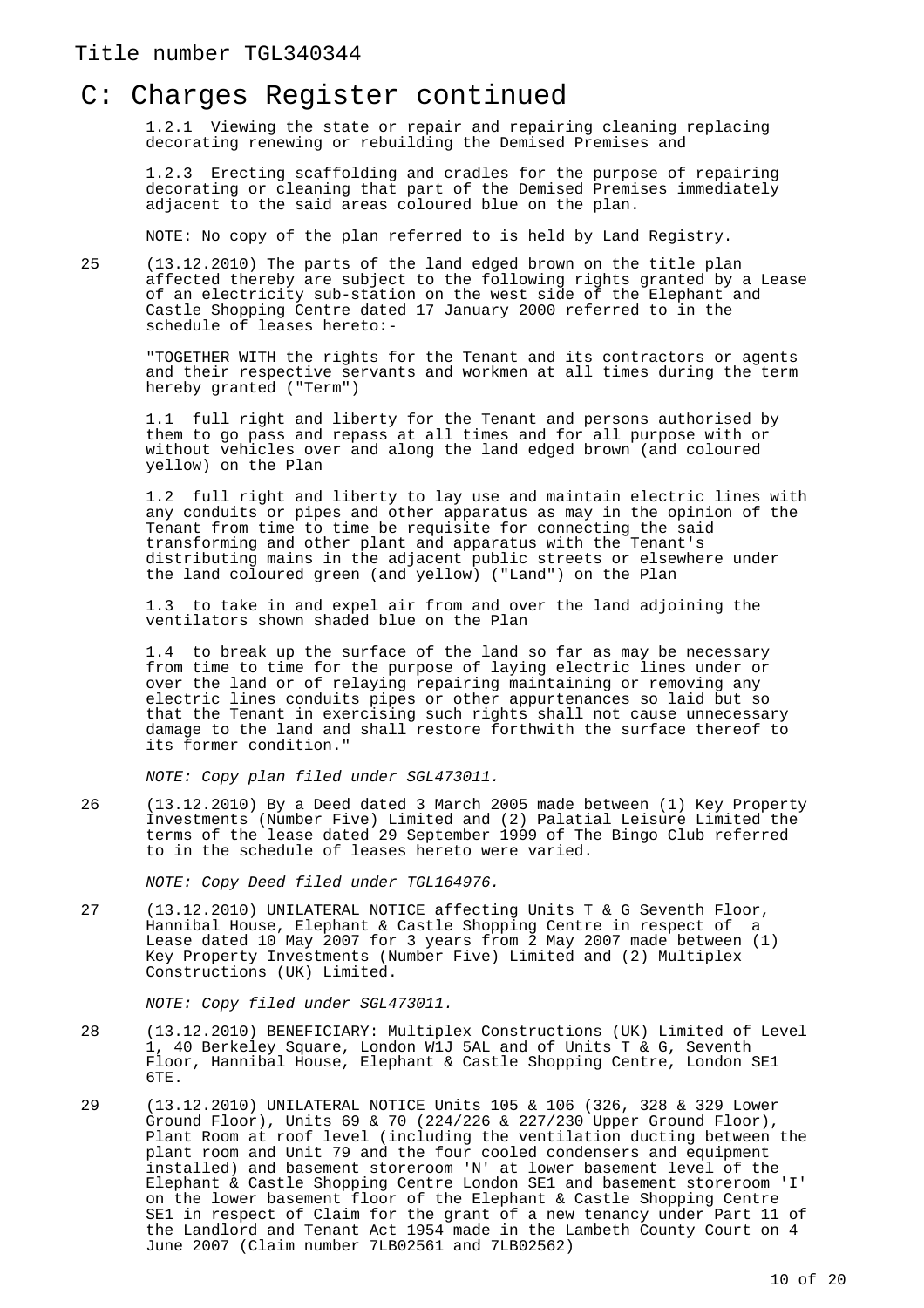### C: Charges Register continued

- 30 (13.12.2010) BENEFICIARY: Tesco Stores Limited of Adelaide House, London Bridge, London EC4R 9HA (Ref: SHFA/DXC/T34.14168).
- 31 (13.12.2010) UNILATERAL NOTICE affecting Fifth Floor Hannibal House in respect of an Agreement for lease dated 2 November 2007 made between (1) Key Property Investments (Number 5) Limited and (2) WorkDirections (UK) Limited.

NOTE: Copy plan filed under SGL473011.

- 32 (13.12.2010) BENEFICIARY: WorkDirections (UK)Limited of 29 Ludgate Hill, London EC4M 7JE and The Registry, 3 Royal Mint Court, London EC3N 4QN.
- 33 (13.12.2010) UNILATERAL NOTICE affecting Units P, Q, R and S Fourth Floor Hannibal House in respect of a Lease dated 6 May 2008 for a term from and including 6 May 2008 to and including 31 December 2012.

NOTE: Copy filed under SGL473011.

- 34 (13.12.2010) BENEFICIARY: EMCC Software Limited of 5 Commerce Way, Avocado Court, Westinghouse Road, Manchester M17 1HW.
- 35 (13.12.2010) UNILATERAL NOTICE affecting lower ground floor and basement, Unit 338 Elephant & Castle Shopping Centre in respect of an Agreement for lease dated 24 August 2009 made between (1) Key Property Investments (Number five) Limited and (2) C & J Clark International Limited.
- 36 (13.12.2010) BENEFICIARY: C. & J. Clark International Limited (Co.Regn.No.141015) of 40 High Street, Street, Somerset BA16 0EQ and care of Beachcroft LLP, Portwall Place, Portwall Lane, Bristol BS99 7UD (ref:SJB-CJC001-0537304).
- 37 (06.06.2011) UNILATERAL NOTICE affecting Unit 338a (Basement)Elephant and Castle Shopping Centre in respect of a lease dated 31 May 2011 for a term of 5 years from 31 May 2011.

NOTE: Copy filed.

- 38 (06.06.2011) BENEFICIARY: Jamaica National Overseas (UK) Limited (Co.Regn.No. 2122465) of 234 Upper Ground Floor, Elephant and Castle Shopping Centre, London SE1 6TE.
- 39 (22.08.2012) By a Deed dated 28 June 2012 made between (1) Key Property Investments (Number Five) Limited (2) Pstores Realisations Limited (3) Peacocks Stores Limited and (4) Richard Dixon Flemming, Edward George Boyle, Christine Mary Laverty and Jonathan Scott Pope the terms of the lease dated 18 June 2009 of Unit 341-343 referred to in the schedule of leases hereto were varied.

NOTE 1: The proprietor of the registered charge dated 2 April 2012 was not a party to the Deed nor was evidence of its consent to the Deed produced to the registrar.

NOTE 2: Copy Deed filed under TGL322693.

40 (17.09.2012) The land is subject to the easements granted by a lease dated 10 August 2012 of Unit 337 on the Lower Ground Floor Elephant & Castle Shopping Centre for a term of 5 years from 22 April 2010.

NOTE: Copy filed

41 (20.11.2012) The land is subject to the easements granted by a lease dated 18 October 2012 of part fifth floor, Hannibal House for a term of 5 years from and including 18 October 2012.

NOTE: Copy filed.

42 (09.04.2013) The land is subject to the easements granted by a lease dated 15 March 2013 of Unit 237 & 238 Elephant & Castle Shopping Centre for a term of 5 years from and including 15 March 2013.

NOTE: Copy filed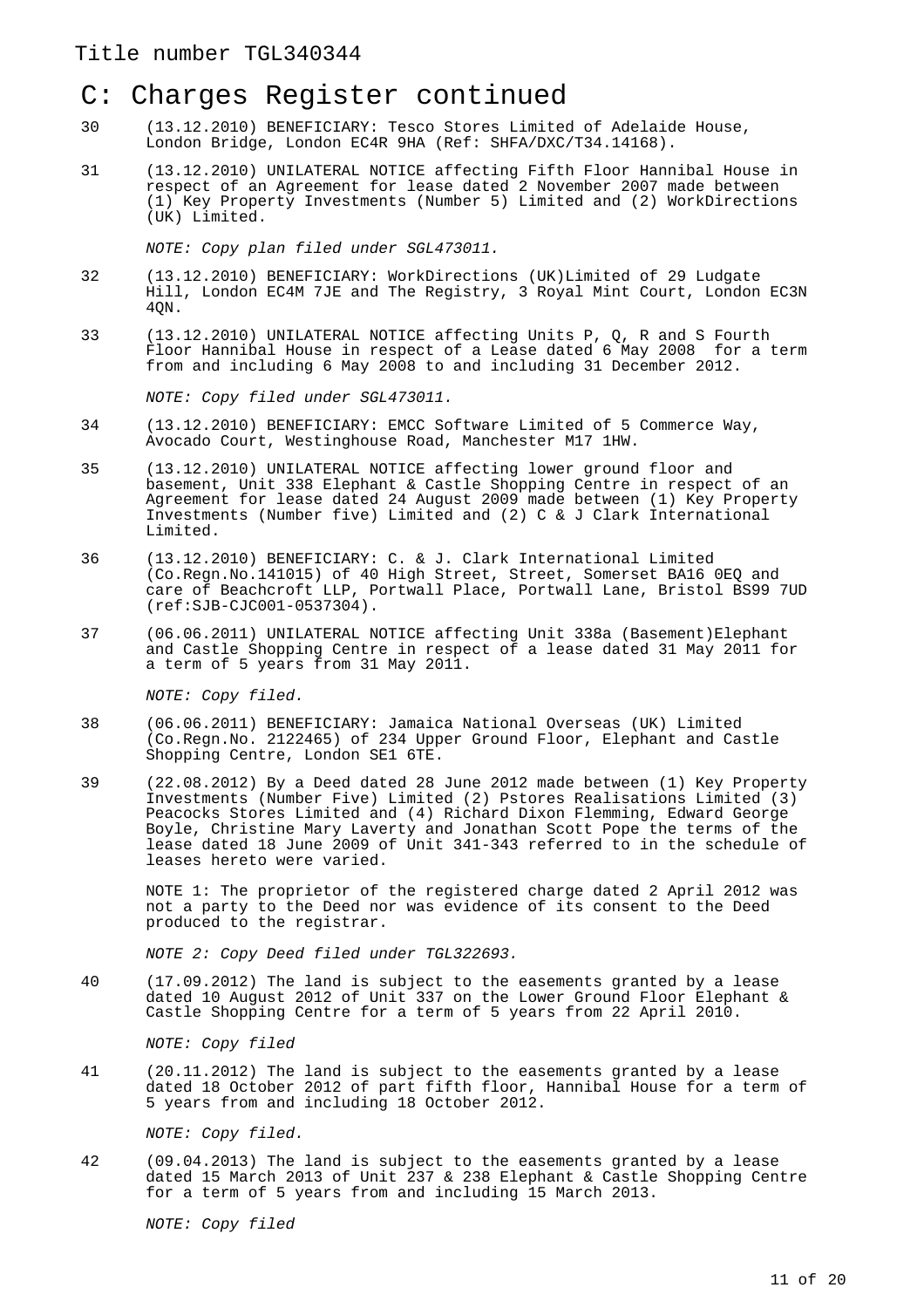- 43 (10.04.2013) UNILATERAL NOTICE affecting the tenth floor of Hannibal House, Elephant & Castle Shopping Centre in respect of a lease dated 4 April 2013 made between (1) Key Property Investments (Number Five) Limited and (2) Lend Lease Development Limited for a term of 5 years from and including 4 April 2013.
- 44 (10.04.2013) BENEFICIARY: Lend Lease Development Limited of 20 Triton Street, Regent's Place, London NW1 3BF (Attn: Peter Reay).
- 45 (10.07.2013) UNILATERAL NOTICE affecting Second floor, Suite A, Hannibal House, Elephant and Castle Shopping Centre in respect of a lease dated 5 July 2013 made between (1) Key Property Investments (Number Five) Limited and (2) Lend Lease Development Limited for a term of 5 years from and including 4 April 2013.
- 46 (10.07.2013) BENEFICIARY: Lend Lease Developments Limited (Co.Regn.No. 02946679) of 20 Triton Street, Regent's place, London, NW1 3BF (attn: Peter Reay).
- 47 (26.07.2013) By a Deed dated 23 July 2013 made between (1) Key Property Investments (Number Five) Limited and (2) Tesco Stores Limited the terms of the lease dated 5 October 2009 of Units 69, 70, 105, 106, Shopping Centre, plantroom and storerooms N and I referred to in the schedule of leases hereto were varied.

NOTE: Copy Deed filed under TGL327175.

48 (28.05.2014) REGISTERED CHARGE dated 11 April 2014 affecting also other titles.

NOTE: Charge reference SGL473011.

- 49 (28.05.2014) Proprietor: DEUTSCHE PFANDBRIEFBANK AG (incorporated in Germany) (UK Regn. No. HRB41054) of 21st Floor, 30 St Mary Axe, London EC3A 8BF.
- 50 (28.05.2014) The proprietor of the Charge dated 11 April 2014 referred to above is under an obligation to make further advances. These advances will have priority to the extent afforded by section 49(3) Land Registration Act 2002.

#### Schedule of restrictive covenants

1 (13.12.2010) The following are details of the covenants contained in the Conveyance dated 20 February 1868 referred to in the Charges Register:-

"The said Jacob Mathias doth hereby for himself his heirs executors administrators and assigns covenant with the said Company their successors and assigns that the said Jacob Mathias his heirs or assigns shall not at any time hereafter erect any building of any kind whatsoever upon the said piece of land coloured yellow upon the said plan drawn in the margin of these presents within ten feet of the Roadway or Viaduct of the Railway of the said Company And further that the said Jacob Mathias his heirs or assigns shall not at any time hereafter obstruct or hinder the rights of road way or passage or any of the liberties or easements hereinbefore excepted or reserved."

NOTE: The land coloured yellow referred to above is edged and numbered 1 in blue on the title plan.

2 (13.12.2010) The following are details of the covenants contained in the Conveyance dated 22 February 1868 referred to in the Charges Register:-

"THE said James Paddon doth hereby for himself his heirs executors and assigns covenant with the said Company their successors or assigns that he the said James Paddon his heirs or assigns will not erect or build any erections or buildings of any kind whatsoever within ten feet of the Roadway or Viaduct of the Railway of the said Company without the permission of the said Company their successors or assigns first had and obtained."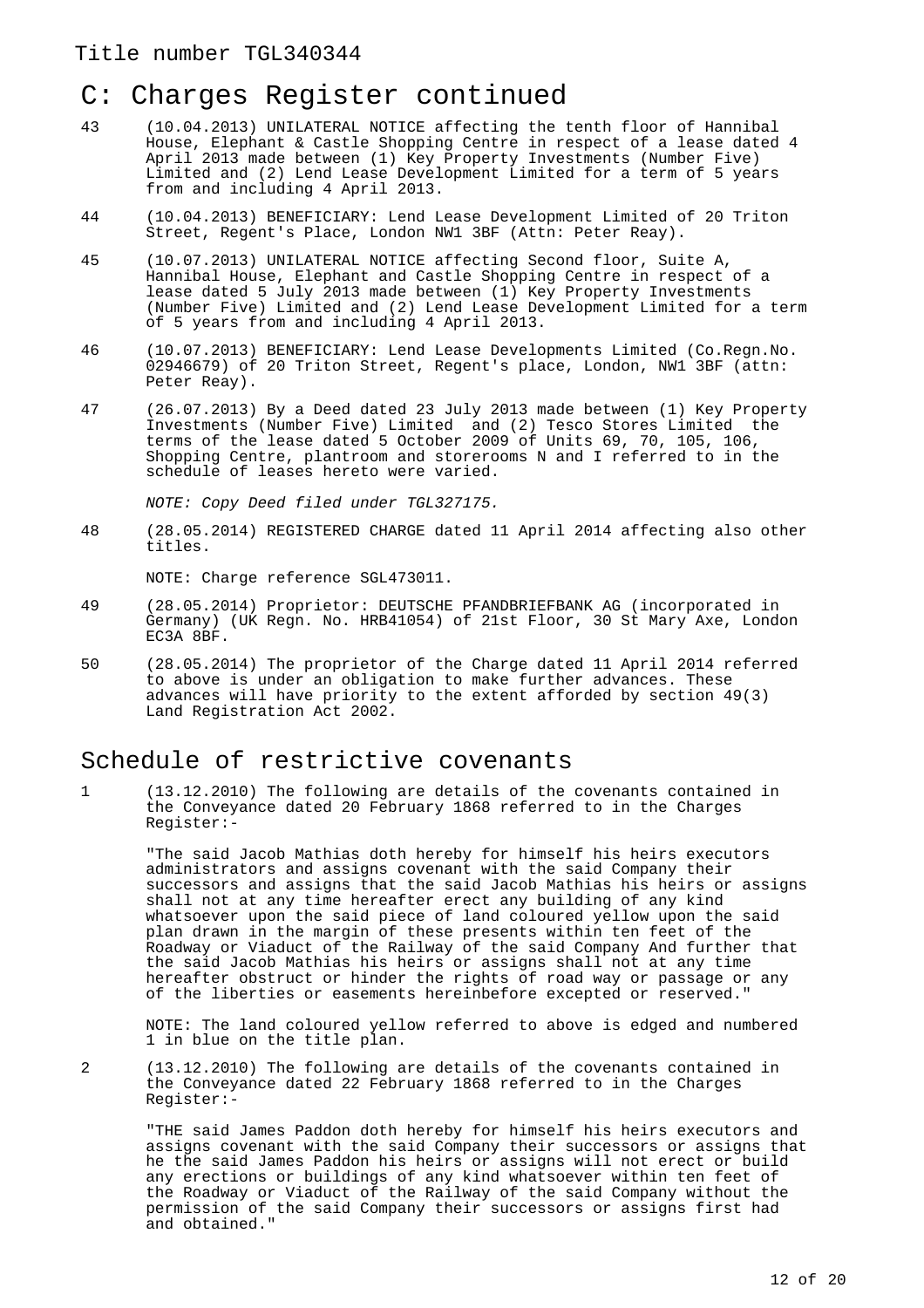#### Schedule of restrictive covenants continued

3 (13.12.2010) The following are details of the covenants contained in the Transfer dated 10 March 1936 referred to in the Charges Register:-

"The Purchaser for himself his executors administrators and assigns the owner or owners for the time being of the land comprised in the said title hereby covenant with the Vendor his executors administrators and assigns that no part of the premises or any building now or hereafter to be erected thereon shall be used for carrying on the trade or business of a dyer cleaner and valet service or any branch of such business and in case the said premises of the Purchaser or any part thereof shall at any time during the term of seven years from the 10th day of March 1936 be sold conveyed demised or otherwise disposed of by the Purchaser or become vested in any other person or persons whomsoever this covenant shall be operative and binding upon every such person or persons and shall be enforceable by the Vendor and his assigns against all persons hereafter claiming any estate or interest in any part of such adjoining property that of the Vendor."

NOTE: The title number referred to above is 341789.

4 (13.12.2010) The following are details of the covenants contained in the Transfer dated 6 August 1937 referred to in the Charges Register:-

"The Purchaser hereby covenants with the Vendor that the Property hereby transferred shall not be used at any time hereafter by the Purchaser his heirs executors administrators or assigns for the purpose of or carrying on business thereon of a ladies and childrens outfitter or draper including the sale of ladies' hats millinery dresses costums coats knitwear underwear skirts blouses corsets gloves hosiery stockings and wearing apparel and also all classes of childrens wearing apparel and further that the property shall not be used during the lifetime of the Purchaser for the sale of household furniture furnishings and fittings But nothing herein contained shall be deemed to prevent or restrict the property being used for the business or trade of a ladies' hairdresser or for the sale of boots and shoes."

5 (13.12.2010) The following are details of the covenants contained in the Transfer dated 28 November 1962 referred to in the Charges Register:-

"FOR the benefit and protection of such part of the adjoining or neighbouring property of the Commission as is capable of being benefitted or protected and with intent to bind so far as legally may be itself and its successors in title owner or owners for the time being of the property or any part thereof in whosesoever hands the same may come the Council hereby covenants with the Commission as follows:-

(i) That no buildings or works other than main drainage works carried out by the Council under Section 28 of the Public Health (London) Act 1936 shall be constructed or carried out in under or over the property within a distance of ten feet in plan of the Commission's adjoining railway viaduct

(ii) Before:-

(a) commencing the construction or carrying out in under or over the property any buildings or works other than the said main drainage works within a distance of fifty feet in plan of the boundaries of the parts of the properties coloured yellow on the said plan or

(b) commencing any works of excavation other than in connection with the said main drainage to a depth equal to or exceeding the distance between the nearest point of the said works to the Commission's adjoining railway viaduct and the said viaduct

the Council will submit to the Engineer appointed by the Commission for his reasonable approval proper and sufficient plans sections and particulars of any such proposed buildings or works and comply with any modification in the method of construction of such buildings or works which may reasonably be necessary and permit the said Engineer to inspect the said buildings or works at all reasonable times during their construction Provided always that if the said Engineer shall not within twenty-eight days after the submission to him of any plans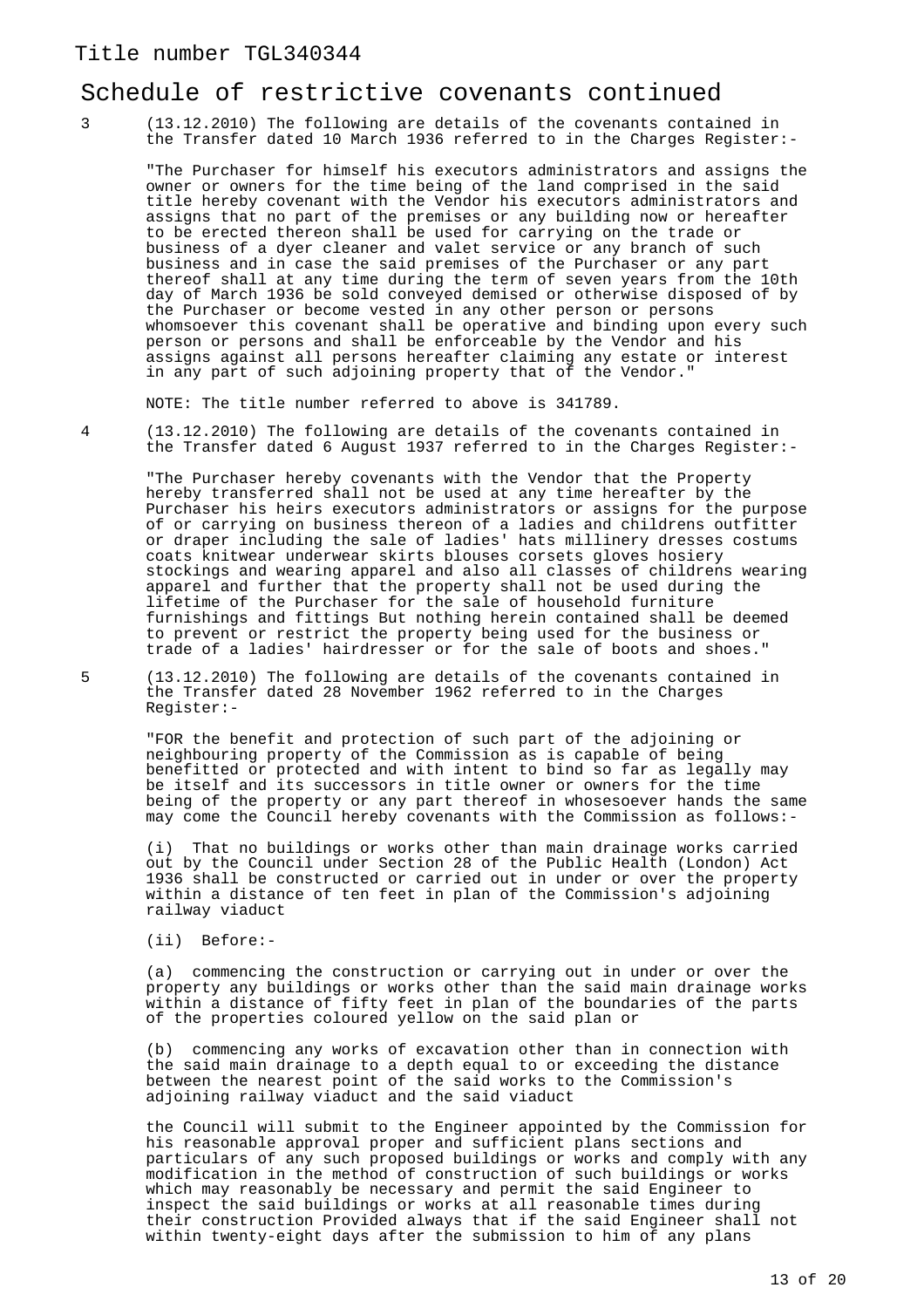#### Schedule of restrictive covenants continued

sections or particulars signify his disapproval thereof and the grounds of such disapproval he shall be deemed to have approved the same

(iii) In the event of any development to be carried out by the Council under its Elephant and Castle Development Scheme making it necessary for the Commission's proposed ventilation tower on the land verged blue on the said plan to be built to a greater height than thirty feet the Council will pay to the Commission on demand the amount (as certified by the said Engineer) of all additional costs and expenses thereby incurred by the Commission Provided that the said Engineer shall if so required by the Council produce to its vouchers or other evidence in support of his certificate."

NOTE: The land coloured yellow referred to in Clause (ii) above is similarly tinted yellow on the title plan and the land verged blue is edged and numbered 18 in blue on the title plan.

6 (13.12.2010) The following are details of the covenants contained in the Conveyance dated 24 July 1986 referred to in the Charges Register:-

"FOR the benefit and protection of such part of the adjoining or neighbouring property of the Board as is capable of being benefited or protected and with intent to bind so far as legally may be itself and its successors in title owners for the time being of the property or any part thereof in whosesoever hands the same may come WW hereby covenants with the Board as follows

(1) Not at any time

(a) Without previously submitting detailed plans and sections thereof to the Board and obtaining their approval thereto and

(b) Without complying with such reasonable conditions as to foundations or otherwise as the Board shall deem it necessary to impose to erect or add to any building or structures or to execute any works on any part of the property

(2) Forthwith to erect and at all times thereafter to maintain to the satisfaction of the Board kerbing and fences of a design to be approved by the Board between the points marked A Band C on the said plan

(3) To maintain and from time to time renew to the satisfaction of the Board for the purpose of supporting the works of the Board mentioned in Clause 2(B)(iii) hereof the said wall and wall extension with projections for the support of the stanchions hereinbefore mentioned in the position shown by the red line on the said plan If the said wall and wall extension is at any time out of repair the Board shall be entitled to enter upon the property and effect repairs to the said wall or renew the same and for the purpose of facilitating the execution of such works to close to traffic the ramp intended to be constructed or caused to be construced by WW on the property and the costs incurred by the Board in exercising the rights created by this clause shall be repaid by WW to the Board on demand."

NOTE: The points marked A B and C on the plan referred to above have been reproduced on the title plan.

7 (13.12.2010) The following are details of the covenants contained in the Transfer dated 24 July 1986 referred to in the Charges Register:-

"FOR the benefit and protection of such part of the adjoining or neighbouring property of the Company as is capable of being benefited or protected and with intent to bind so far as legally may be itself and its successors in title owners for the time being of the said land verged blue and mauve or any part thereof into whosoever hands the same may come WW hereby covenants with the Company as follows

(1) Not at any time without previously submitting detailed plans and sections thereof to the Company and without complying with such reasonable conditions as the Company shall deem it necessary to impose to execute any foundation works on any part of the said land verged blue and mauve within a distance of fifty feet of the ventilation shaft on the adjoining land of the Company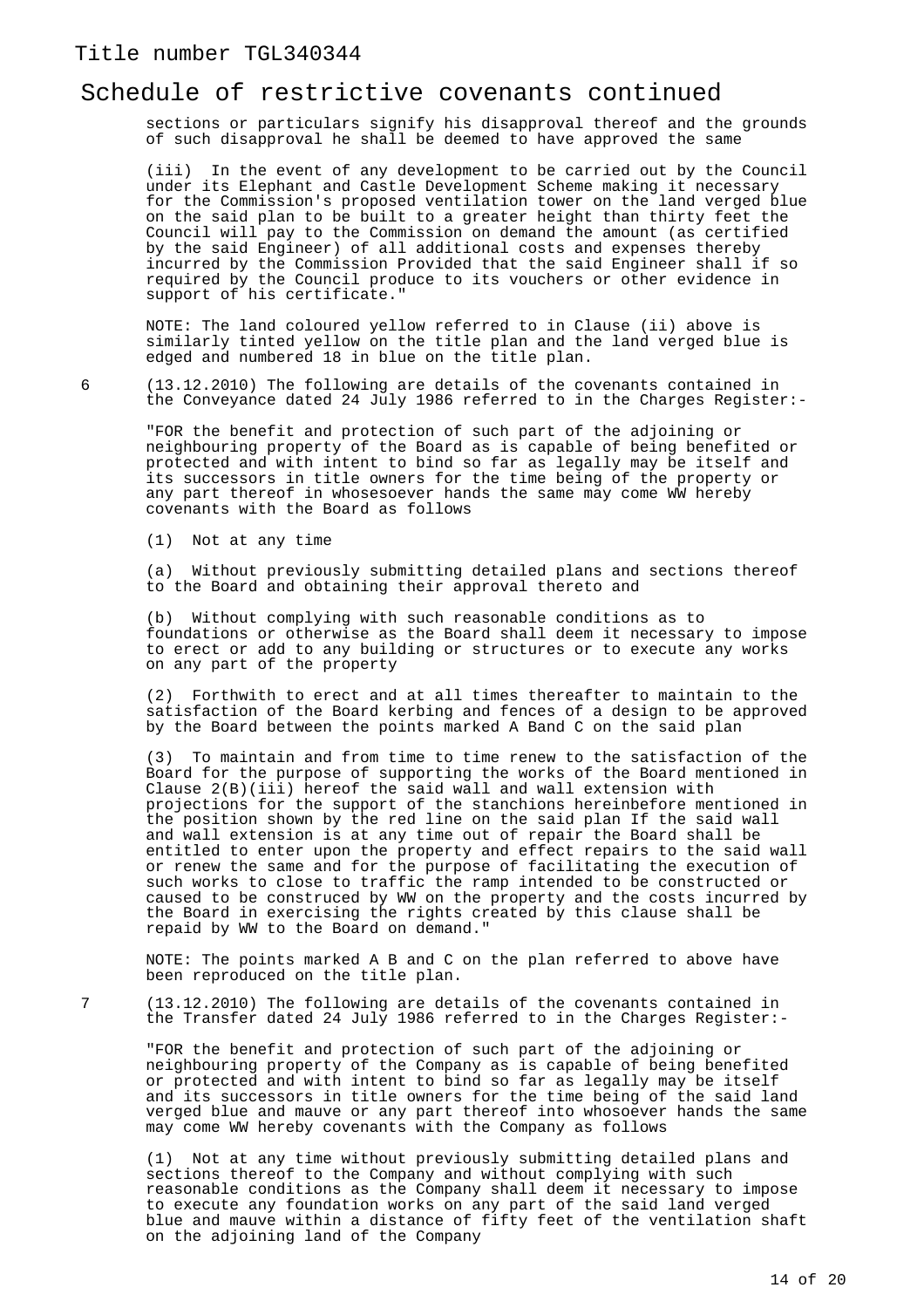### Schedule of restrictive covenants continued

(2) Forthwith to make up the satisfaction of the Company the land coloured brown (including those parts within the blue and mauve verge) green and yellow hatched black on the said plan as an accessway or road for the purpose mentioned in Clause 6(a) hereof and thereafter to maintain the same for the like purpose to the like satisfaction."

NOTE: The land verged blue and mauve referred to is tinted pink on the Supplementary Plan 2 and edged blue on the Supplementary Plan 1 respectively on the title plan. The land coloured brown, green and yellow hatched black is tinted brown, tinted pink and tinted yellow hatched brown respectively on the Supplementary Plan 1 to the title plan.

### Schedule of leases of easements

| $\mathbf{1}$ | Benefiting $land$ : Unit 204 (NSE)<br>Title Number of<br>benefiting land<br>$\sim$ 1.1<br>Date of lease : 18 December 2003<br>Registration date: 28.05.2004<br>NOTE: Copy filed under SGL473011 | Term of lease : 5 years from 24 June 2003                                                                             |
|--------------|-------------------------------------------------------------------------------------------------------------------------------------------------------------------------------------------------|-----------------------------------------------------------------------------------------------------------------------|
| 2            | Title Number of<br>benefiting land :<br>Date of lease : 23 December 2005<br>Registration date: 23.02.2006<br>NOTE: Copy filed under SGL473011                                                   | Benefiting land : Unit 215/216, Elephant & Castle Shopping Centre<br>Term of lease : From 23.12.2005 to 1.8.2010      |
| 3            | Date of lease : 10 October 2006<br>Registration date: 13.10.2006                                                                                                                                | Benefiting land : Unit 239, Elephant and Castle Shopping Centre<br>Term of lease $\therefore$ 5 years from 10.10.2006 |
| 4            | Title Number of<br>benefiting land :<br>Date of lease $\therefore$ 11 December 2009<br>Registration date: 10.02.2010<br>NOTE: Copy filed under SGL473011                                        | Benefiting land : Unit 236, Elephant & Castle Shopping Centre<br>Term of lease : 5 years from 25.3.2008               |
| 5            | Date of lease : 8 March 2012<br>Registration date: 27.03.2012                                                                                                                                   | Benefiting land : Ninth Floor offices, Hannibal House<br>Term of lease : 5 years from and including 8 March 2012      |
|              |                                                                                                                                                                                                 |                                                                                                                       |

### Schedule of notices of leases

| $\mathbf{1}$ | 13.07.1988<br>1 (part of) | 325A Elephant and Castle<br>Shopping Centre (Lower<br>Ground Floor Shop) and<br>Store Q (Basement)                                                                                                            | 07.03.1988<br>25 years from<br>25.3.1987  | <b>TGL5648</b>  |
|--------------|---------------------------|---------------------------------------------------------------------------------------------------------------------------------------------------------------------------------------------------------------|-------------------------------------------|-----------------|
|              | is                        | NOTE: A Deed dated 30 July 1993 made between (1) Pinkland Limited (2) J<br>B Slade Limited and (3) James Benjamin Slade and Eileen Mary Slade<br>supplemental to the Lease dated 7 March 1988. It substitutes |                                           |                 |
|              |                           | Store 7 for Store Q. (Copy Deed filed under TGL5648)                                                                                                                                                          |                                           |                 |
| 2            | 07.12.1988<br>1 (part of) | 312 Elephant and Castle<br>Shopping Centre (Lower<br>Ground floor shop)                                                                                                                                       | 01.12.1988<br>25 years from<br>25.3.1987  | TGL12392        |
| 3            | 28.06.1991<br>1 (part of) | 834 and 336 Elephant and<br>Castle Shopping Centre<br>(Lower Ground Floor)                                                                                                                                    | 10.04.1991<br>25 years from<br>25.12.1990 | <b>TGL61191</b> |
| 4            | 06.01.1994<br>1 (part of) | 309 Elephant and Castle<br>Shopping Centre (Lower                                                                                                                                                             | 21.10.1993<br>25 years from               | <b>TGL92828</b> |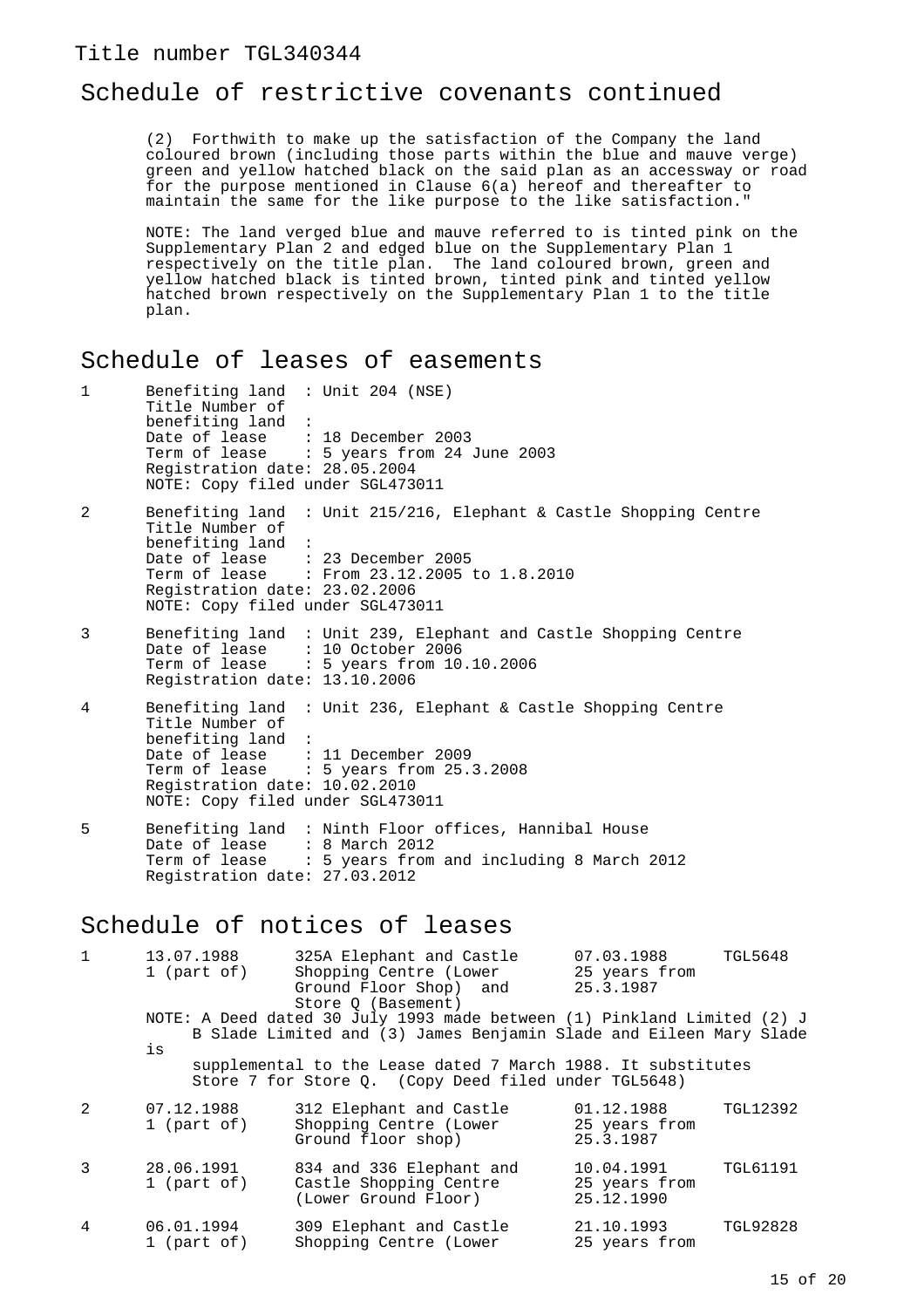|    |                                                 | ground floor unit)                                                                                                                                                               | 25.3.1993                                      |                  |
|----|-------------------------------------------------|----------------------------------------------------------------------------------------------------------------------------------------------------------------------------------|------------------------------------------------|------------------|
| 5  | 23.05.1996<br>1 (part of)<br>and 3 (part<br>of) | Charlie Chaplin Public<br>House                                                                                                                                                  | 30.09.1988<br>80 years from<br>25.3.1964       | TGL120199        |
| 6  | 30.06.1999<br>1 (part of)                       | The Elephant and Castle<br>Bowl (first floor), plant<br>room (roof level) and<br>escape staircases.                                                                              | 24.05.1999<br>25 years from<br>24.5.1999       | TGL161111        |
| 7  | 13.10.1999<br>1 (part of)                       | The Bingo Club, Elephant<br>and Castle Shopping Centre,<br>(First Floor) and escape<br>staircases                                                                                | 29.09.1999<br>25 years from<br>25.9.1999       | TGL164976        |
|    | therein mentioned.                              | NOTE 1: The Lease contains an option to determine upon the terms                                                                                                                 |                                                |                  |
|    | Variation dated 3 March 2005                    | NOTE 2: See entry in the Charges Register relating to a Deed of                                                                                                                  |                                                |                  |
| 8  | 17.03.2000<br>1 (part of)                       | Site of an electricity sub<br>station (Elephant and<br>castle)                                                                                                                   | 17.01.2000<br>99 years from<br>29.9.1999       | <b>TGL171546</b> |
|    | by this Lease                                   | NOTE: See entry in the Charges Register relating to the rights granted                                                                                                           |                                                |                  |
| 9  | 19.05.2005<br>1 (part of)                       | Unit 212, Elephant and<br>Castle Shopping Centre<br>(Upper Ground Floor)                                                                                                         | 18.04.2005<br>5 years from<br>18.4.2005        |                  |
| 10 | 08.09.2006<br>1 (part of)                       | Unit 219 Elephant & Castle<br>Shopping centre (upper<br>ground floor)                                                                                                            | 03.08.2006<br>5 years from<br>3.8.2006         |                  |
| 11 | 19.10.2006<br>1 (part of)                       | Units 234 and 235, Elephant<br>and Castle Shopping Centre<br>(upper ground floor)                                                                                                | 14.08.2006<br>10 years from<br>19.4.2004       | <b>TGL281122</b> |
| 12 | 26.02.2007                                      | Faraday suite and reception<br>area (1st floor)                                                                                                                                  | 12.12.2006<br>6 years from<br>18.4.2006        |                  |
| 13 | 19.03.2007<br>$1$ (part of)                     | Units 242-245, Shopping<br>Centre, Elephant & Castle<br>(upper ground floor)                                                                                                     | 18.12.2006<br>10 years from<br>09.06.2006      | TGL288660        |
| 14 | 26.03.2007<br>1 (part of)                       | Units 333, 334 and part of<br>335, Shopping Centre(ground<br>and lower ground floors)                                                                                            | 06.11.2006<br>10 years from<br>24.06.2006      | TGL289019        |
| 15 | 03.10.2008<br>1 (part of)                       | Unit 308 (Lower Ground<br>Floor                                                                                                                                                  | 31.01.2006<br>5 Years from<br>31.1.2006        |                  |
|    |                                                 | NOTE: The reservation of the rights has not been completed by<br>registration in accordance with section 27 of the Land Registration Act<br>2002 and so does not operate at law. |                                                |                  |
| 16 | 15.10.2008<br>1 (part of)                       | Unit 204 (Upper Ground<br>Floor)                                                                                                                                                 | 21.07.2008<br>10 years from<br>24.6.2008       | TGL314808        |
| 17 | 28.01.2009<br>1 (part of)                       | Unit 323-324 (Lower ground<br>floor and basement)                                                                                                                                | 02.12.2008<br>10 years from<br>2.10.2008       | TGL318029        |
| 18 | 11.03.2009<br>1 (part of)                       | Unit 214, Elephant & Castle<br>Shopping Centre                                                                                                                                   | 05.01.2009<br>18 months from<br>5 January 2009 |                  |
| 19 | 08.07.2009<br>1 (part of)                       | 341-343 Elephant & Castle<br>Shopping Centre (Lower<br>ground floor)                                                                                                             | 18.06.2009<br>10 Years from<br>25.03.2009      | TGL322693        |
|    | dated 28 June 2012                              | NOTE: See entry in the Charges Register relating to a Deed of Variation                                                                                                          |                                                |                  |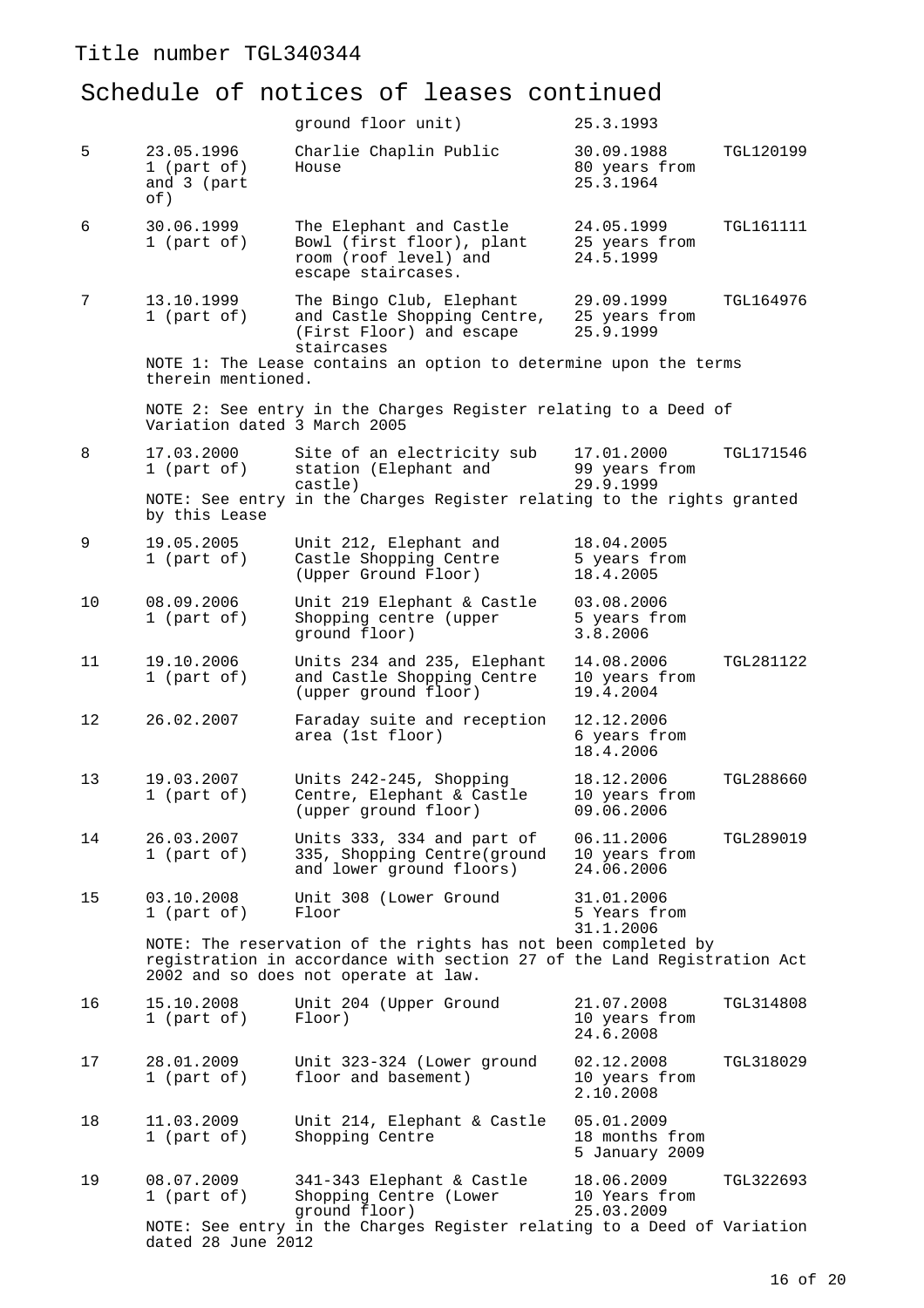| 20 | 09.07.2009<br>1 (part of) | Unit 237b Elephant & Castle<br>Shopping Centre ( Upper<br>Ground floor)                                                                                                                | 26.05.2009<br>10 Years from<br>6.01.2009      | TGL322720 |
|----|---------------------------|----------------------------------------------------------------------------------------------------------------------------------------------------------------------------------------|-----------------------------------------------|-----------|
| 21 | 24.08.2009<br>1 (part of) | Unit 311-311A Elephant &<br>Castle Shopping Centre<br>(Lower ground floor)                                                                                                             | 23.06.2009<br>From 23.6.2006<br>to 23.6.2016  | TGL323842 |
| 22 | 01.10.2009<br>1 (part of) | Unit 319 Elephant & Castle<br>Shopping Centre (Lower<br>ground floor)                                                                                                                  | 29.05.2009<br>10 years from<br>1.5.2009       | TGL325014 |
| 23 | 07.12.2009<br>1 (part of) | Unit 338, Elephant & Castle<br>Shopping Centre (Upper<br>Basement and Lower Ground<br>Floor)                                                                                           | 20.11.2009<br>10 years from<br>18.11.2009     | TGL327110 |
| 24 | 09.12.2009<br>1 (part of) | Units 69,70, (Upper Ground<br>Floor) 105,106 (Lower<br>Ground Floor) Storerooms N<br>& I (Lower Basement Level)<br>and Plant Room (Roof Level)<br>Elephant & Castle Shopping<br>Centre | 05.10.2009<br>10 years from<br>29.09.2006     | TGL327175 |
|    | dated 23 July 2013.       | NOTE: See entry in the Charges Register relating to a Deed of Variation                                                                                                                |                                               |           |
| 25 | 16.12.2009<br>1 (part of) | Units 314-315 Elephant &<br>Castle Shopping Centre<br>(Lower Ground Floor)                                                                                                             | 09.11.2009<br>10 years from<br>24.06.2009     | TGL327354 |
| 26 | 15.02.2010<br>1 (part of) | Units 300-304 Elephant &<br>Castle Shopping Centre<br>(Lower Ground Floor) and<br>Part Lower Basement                                                                                  | 04.02.2010<br>10 years from<br>01.12.2009     | TGL329164 |
| 27 | 27.07.2010<br>1 (part of) | Unit 241 Elephant & Castle<br>Shipping Centre (Upper<br>ground floor)                                                                                                                  | 22.07.2010<br>10 years from<br>22.7.2010      | TGL334465 |
| 28 | 15.10.2010<br>1 (part of) | Unit A and B (sixth floor)                                                                                                                                                             | 27.09.2010<br>10 years from<br>1.7.2010       | TGL337783 |
| 29 | 08.09.2008<br>1 (part of) | Part of second floor<br>Hannibal House, Elephant<br>and Castle Shopping Centre                                                                                                         | 26.08.2008<br>from 13.8.2008<br>to 31.12.2014 |           |
| 30 | 27.10.2008<br>1 (part of) | Third Floor Hannibal House                                                                                                                                                             | 26.09.2008<br>from 24.9.2008<br>to 31.12.2014 |           |
| 31 | 03.04.2006<br>4           | The Coronet Cinema, 26-28<br>New Kent Road                                                                                                                                             | 22.12.2005<br>10 years from<br>22.12.2005     | TGL271982 |
| 32 | 13.12.2010<br>1 (part of) | Unit 312, Elephant and<br>Castle Shopping Centre<br>(Lower Ground Floor)                                                                                                               | 13.04.2007<br>5 years from<br>2.1.2007        |           |
| 33 | 13.12.2010<br>1 (part of) | Unit 329A, Elephant and<br>Castle Shopping Centre<br>(Lower Ground Floor)                                                                                                              | 20.12.2007<br>5 years from<br>20.12.2007      |           |
| 34 | 13.12.2010<br>1 (part of) | Eleventh and part Twelfth<br>Floor, Hannibal House                                                                                                                                     | 14.02.2008<br>From 14.2.2008<br>to 24.6.2012  |           |
| 35 | 13.12.2010<br>1 (part of) | Unit W Seventh Floor,<br>Hannibal House                                                                                                                                                | 25.04.2008<br>From 25.4.2008<br>to 31.12.2012 |           |
| 36 | 13.12.2010<br>1 (part of) | Unit 256/257, Elephant and<br>Castle Shopping Centre<br>(Upper Ground Level)                                                                                                           | 13.06.2008<br>5 years from<br>20.3.2008       |           |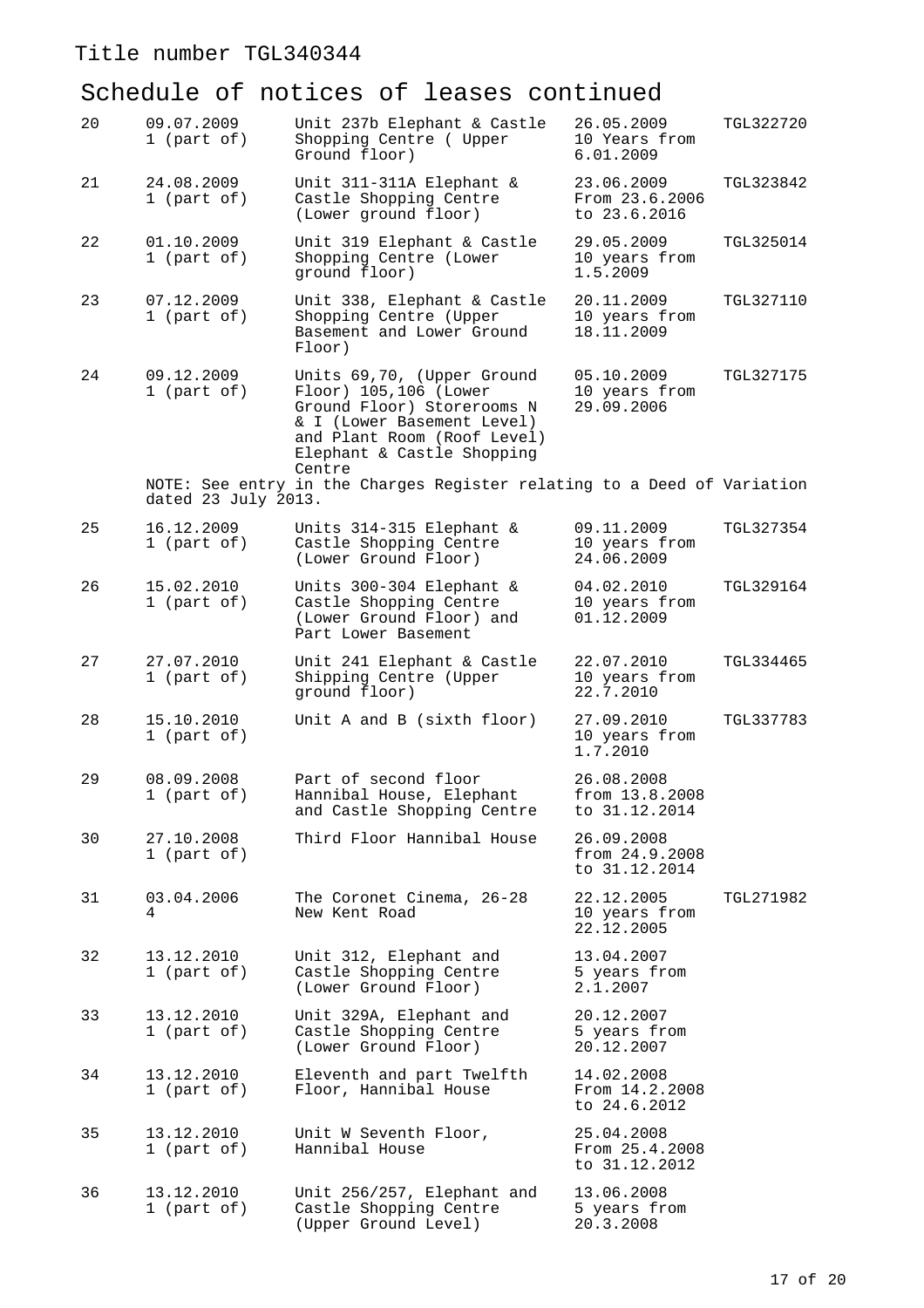| 37 | 13.12.2010<br>1 (part of) | Unit J Seventh Floor,<br>Hannibal House                                               | 27.06.2008<br>From 2.4.2008<br>to 31.12.2012                |
|----|---------------------------|---------------------------------------------------------------------------------------|-------------------------------------------------------------|
| 38 | 13.12.2010                | Store Unit Z5, Elephant and<br>Castle Shopping Centre                                 | 30.06.2008<br>5 years from<br>24.6.2008                     |
| 39 | 13.12.2010<br>1 (part of) | Unit 308, Elephant and<br>Castle Shopping Centre<br>(Lower Ground Floor)              | 15.07.2008<br>5 years from<br>15.7.2008                     |
| 40 | 13.12.2010<br>1 (part of) | Unit V Seventh Floor,<br>Hannibal House                                               | 05.08.2008<br>From 5.8.2008<br>to 31.12.2012                |
| 41 | 13.12.2010<br>1 (part of) | Second Floor, Hannibal<br>House                                                       | 26.08.2008<br>From 13 August<br>2008 to 31<br>December 2014 |
| 42 | 13.12.2010<br>1 (part of) | Unit 306, Elephant and<br>Castle Shopping Centre<br>(Lower Ground Floor)              | 02.09.2008<br>5 years from<br>29.8.2008                     |
| 43 | 13.12.2010<br>1 (part of) | Kiosk 2 Mall Space,<br>Elephant and Castle<br>Shopping Centre (Lower<br>Ground Floor) | 17.09.2008<br>5 years from<br>17.9.2008                     |
| 44 | 13.12.2010<br>1 (part of) | Third Floor, Hannibal House                                                           | 26.09.2008<br>From 24.9.2008<br>to 31.12.2014               |
| 45 | 13.12.2010<br>1 (part of) | Units 222-223, Elephant and<br>Castle Shopping Centre                                 | 26.09.2008<br>5 years from<br>29.9.2008                     |
| 46 | 13.12.2010<br>1 (part of) | Suites S and X Seventh<br>Floor, Hannibal House                                       | 08.12.2008<br>From 8.12.2008<br>to 31.12.2012               |
| 47 | 13.12.2010<br>1 (part of) | Suite D Seventh Floor,<br>Hannibal House                                              | 27.02.2009<br>From 27.2.2009<br>to 31.12.2012               |
| 48 | 13.12.2010<br>1 (part of) | Mall Space, Elephant and<br>Castle Shopping Centre<br>(Upper Ground Floor)            | 23.04.2009<br>5 years from<br>24.3.2009                     |
| 49 | 13.12.2010<br>1 (part of) | Unit 217, Elephant and<br>Castle Shopping Centre<br>(Upper Ground Floor)              | 24.04.2009<br>5 years from<br>24.4.2009                     |
| 50 | 13.12.2010<br>1 (part of) | Unit 353, Elephant and<br>Castle Shopping Centre<br>(Lower Ground Floor)              | 22.06.2009<br>5 years from<br>1.2.2009                      |
| 51 | 13.12.2010<br>1 (part of) | Units 254/255, Elephant and<br>Castle Shopping Centre<br>(Upper Ground Floor)         | 06.07.2009<br>5 years from<br>1.7.2009                      |
| 52 | 13.12.2010<br>1 (part of) | Unit 252, Elephant and<br>Castle Shopping Centre<br>(Upper Ground Floor)              | 07.08.2009<br>5 years from 7<br>August 2009                 |
| 53 | 13.12.2010<br>1 (part of) | Unit 330, Elephant and<br>Castle Shopping Centre                                      | 30.09.2009<br>5 years from<br>1.10.2009                     |
| 54 | 13.12.2010<br>1 (part of) | Suite Z Seventh Floor,<br>Hannibal House                                              | 01.10.2009<br>From 1.10.2009<br>to 1.12.2014                |
| 55 | 13.12.2010<br>1 (part of) | Suites E, G, H, K and L<br>Seventh Floor, Hannibal<br>House                           | 30.11.2009<br>From 1.12.2009<br>to 31.12.2014               |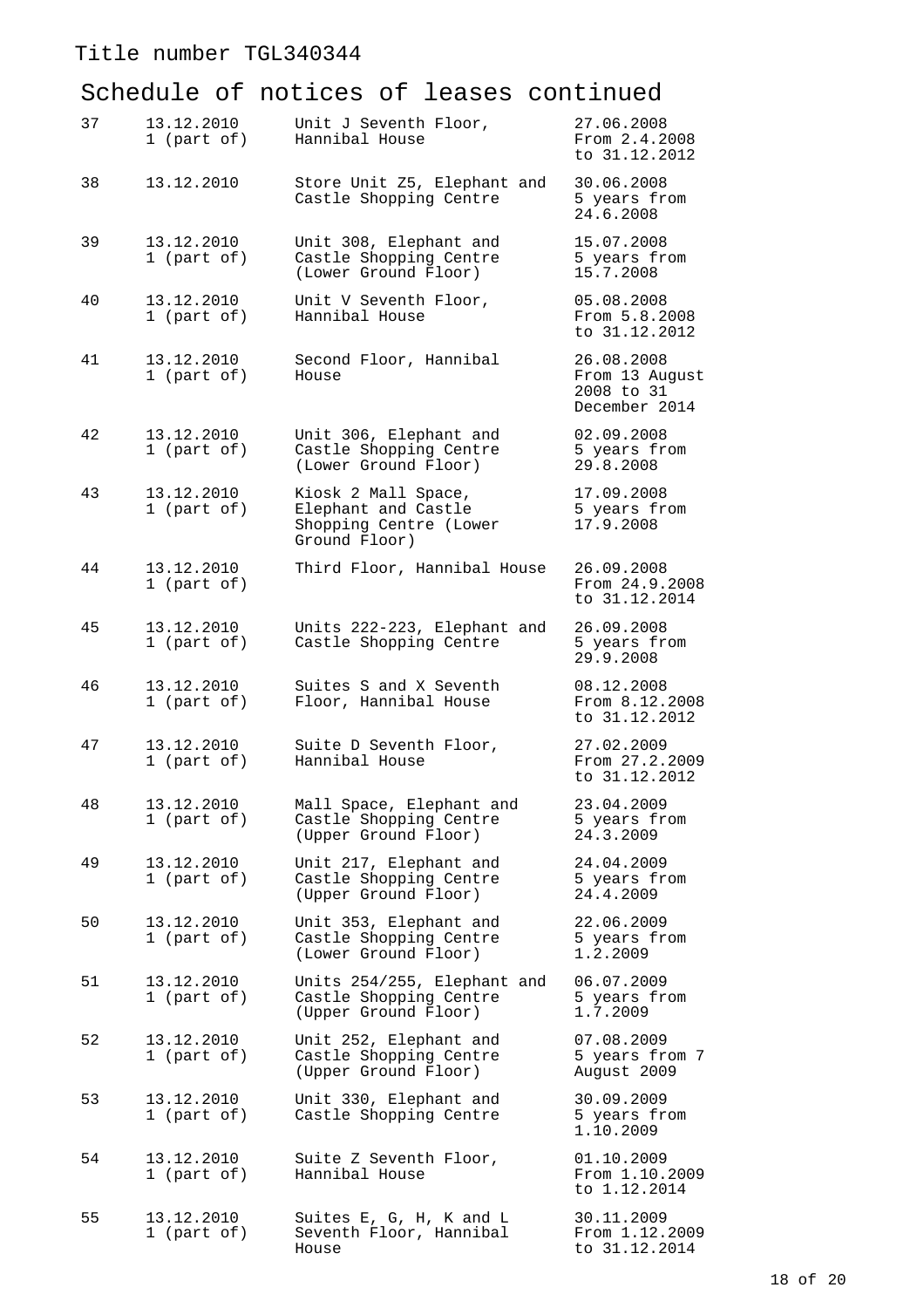| 56 | 13.12.2010<br>1 (part of) | Unit A Seventh Floor,<br>Hannibal House                                      | 03.12.2009<br>From 1.9.2009<br>to 31.12.2014                            |
|----|---------------------------|------------------------------------------------------------------------------|-------------------------------------------------------------------------|
| 57 | 13.12.2010<br>1 (part of) | Unit 236, Elephant and<br>Castle Shopping Centre<br>(Upper Ground Floor)     | 11.12.2009<br>5 years from<br>25.3.2008                                 |
| 58 | 13.12.2010<br>1 (part of) | Unit 344, Elephant and<br>Castle Shopping Centre<br>(Lower Ground Floor)     | 25.01.2010<br>5 years from<br>25.1.2010                                 |
| 59 | 13.12.2010<br>1 (part of) | Unit 206, Elephant and<br>Castle Shopping Centre<br>(Upper Ground Floor)     | 16.02.2010<br>5 years from<br>16.5.2008                                 |
| 60 | 13.12.2010<br>1 (part of) | Unit 209, Elephant and<br>Castle Shopping Centre<br>(Upper Ground Floor)     | 23.02.2010<br>5 years from<br>17.5.2008                                 |
| 61 | 13.12.2010<br>1 (part of) | Unit 218, Elephant and<br>Castle Shopping Centre<br>(Upper Ground Floor)     | 23.02.2010<br>5 years from<br>26.3.2009                                 |
| 62 | 13.12.2010<br>1 (part of) | Unit 351, Elephant and<br>Castle Shopping Centre<br>(Lower Ground Floor)     | 19.03.2010<br>5 years from<br>1.2.2009                                  |
| 63 | 13.12.2010<br>1 (part of) | Unit F Seventh Floor,<br>Hannibal House                                      | 06.04.2010<br>From 27.7.2009<br>to 31.12.2012                           |
| 64 | 13.12.2010<br>1 (part of) | Unit F Fourth Floor,<br>Hannibal House                                       | 23.04.2010<br>From 23.4.2010<br>to 1.12.2014                            |
| 65 | 13.12.2010<br>5 (part of) | Kiosk 3, Elephant and<br>Castle Shopping Centre                              | 05.05.2010<br>5 years from<br>1.6.2010                                  |
| 66 | 13.12.2010<br>1 (part of) | Unit 237a, Elephant and<br>Castle Shopping Centre<br>(Upper Ground Floor)    | 09.08.2010<br>5 years from<br>1.8.2010                                  |
| 67 | 13.12.2010<br>1 (part of) | Suite B Seventh Floor,<br>Hannibal House                                     | 01.09.2010<br>5 years from<br>2.8.2010                                  |
| 68 | 13.12.2010<br>1 (part of) | Suite R Seventh Floor,<br>Hannibal House                                     | 01.11.2010<br>From 1.11.2010<br>to 31.10.2015                           |
| 69 | 17.03.2000<br>1 (part of) | site of electricity sub<br>station (Elephant and<br>Castle)                  | 17.01.2000<br><b>TGL171546</b><br>99 years from<br>29.9.1999            |
|    | by this lease.            | NOTE: See entry in the Charges Register relating to the rights granted       |                                                                         |
| 70 | 08.04.2011<br>1 (part of) | Unit 313, Elephant and<br>Castle Shopping Centre<br>(Lower Ground Floor)     | 07.12.2010<br>5 years from<br>7.12.2010                                 |
| 71 | 17.01.2012<br>1 (part of) | Unit 211, Elephant and<br>Castle Shopping Centre<br>(Upper Ground Floor)     | 19.12.2011<br>TGL357757<br>10 years from<br>1.10.2011                   |
| 72 | 06.06.2012<br>1 (part of) | Unit 220-221, Elephant and<br>Castle Shopping Centre<br>(Upper Ground floor) | 18.05.2012<br>TGL363696<br>10 years from<br>and including<br>25.12.2011 |
| 73 | 05.04.2013<br>1 (part of) | Unit 236, Elephant and<br>Castle Shopping Centre<br>(Upper Ground Floor)     | 22.03.2013<br>TGL377095<br>10 years from<br>25/03/2013                  |
| 74 | 21.10.2013<br>1 (part of) | Unit 320-322 Lower Ground<br>Floor                                           | 13.09.2013<br>5 years from                                              |